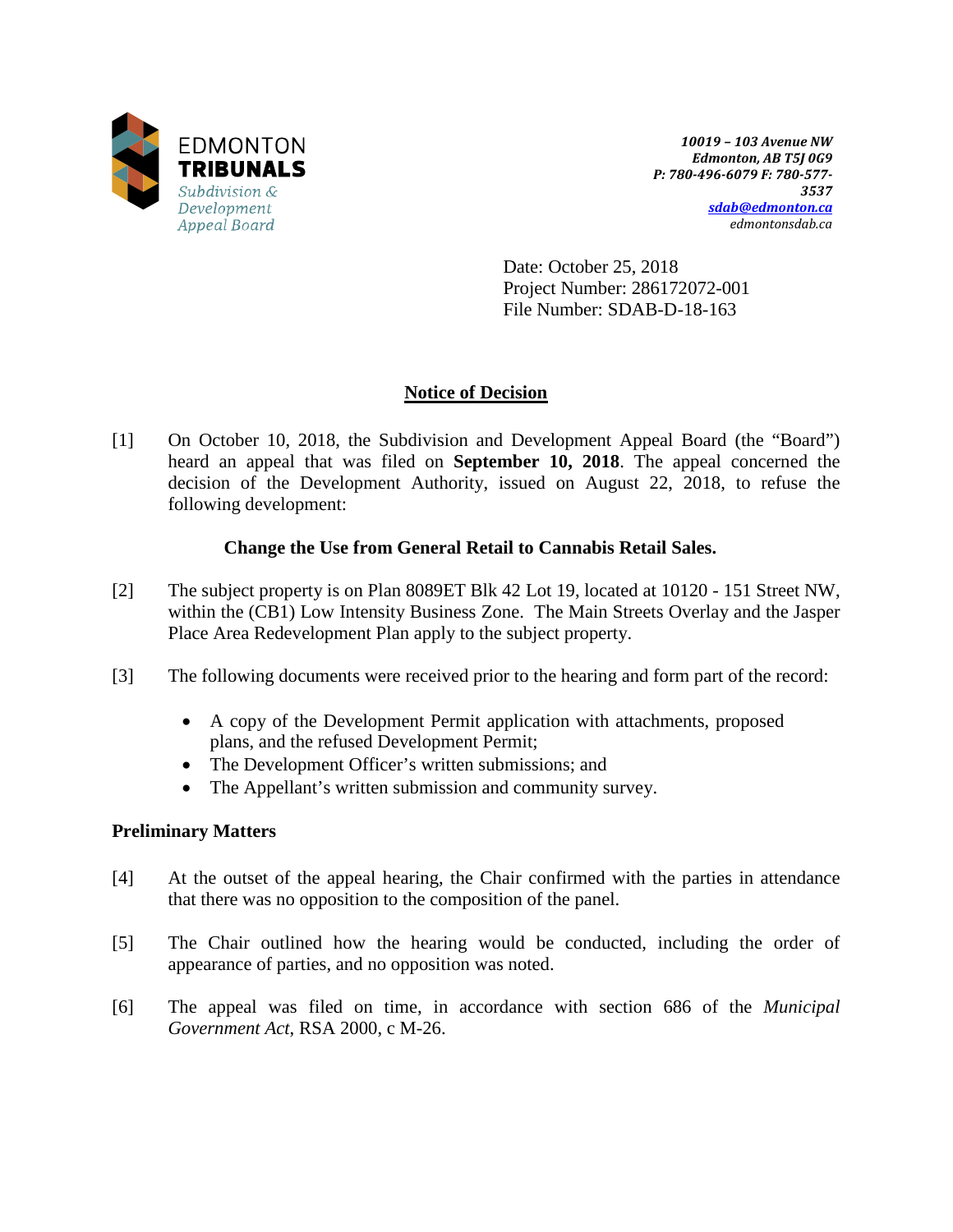### **Summary of Hearing**

- *i) Position of the Appellants, Mr. A. Jha and Mr. I. Zatolokin, representing 420 Wellness Inc.:*
- [7] They are a responsible retailer and were invited to apply as part of the Edmonton Expression of Interest Lottery.
- [8] The proposed development complies with all of the regulations contained in the *Edmonton Zoning Bylaw* (the *Bylaw*) with the exception of the minimum required 200 metre separation distance from another Cannabis Retail Sales and therefore, a variance of 81 metres is being requested.
- [9] The subject site is located in the (CB1) Low Intensity Business Zone and Cannabis Retail Sales is a Permitted Use.
- [10] The site is located more than 200 metres from schools and public libraries and over 100 metres from provincial health care facilities, parks and City recreation centres.
- [11] The proposed development does not share the same roadway as the already approved development of another Cannabis Retail Sales and meets the AGLC recommended location requirements and separation distance between cannabis locations.
- [12] The Development Officer has limited variance powers pursuant to section 70(1)(a) of the *Bylaw* and cannot vary the minimum required separation distance between Cannabis Retail Sales by more than 20 metres.
- [13] It was their opinion that granting the requested variance would not unduly interfere with the amenities of the neighbourhood, or materially interfere with or affect the use, enjoyment or value of neighbouring parcels of land.
- [14] The 200-metre separation distance between Cannabis Retail Sales was established to prevent clustering of stores on one block, based on a review of the City's "Proposed Cannabis Land Use Framework: What We Heard and What We Did".
- [15] City maps of three different neighbourhoods were referenced to illustrate that it is common for one city block to contain two to three Cannabis Retail Sales locations. Granting the requested variance would allow for two Cannabis Retails Sales in the Canora neighbourhood which is similar to Cannabis store densities allowed in Eaux Claires, Prince Charles and Sherbrooke.
- [16] The Markup of Proposed Text Amendments to the *Bylaw* included "A limited variance power is provided to the Development Officer to deal with situations where cannabis store locations do not quite comply with the 200 m separation, but there would be no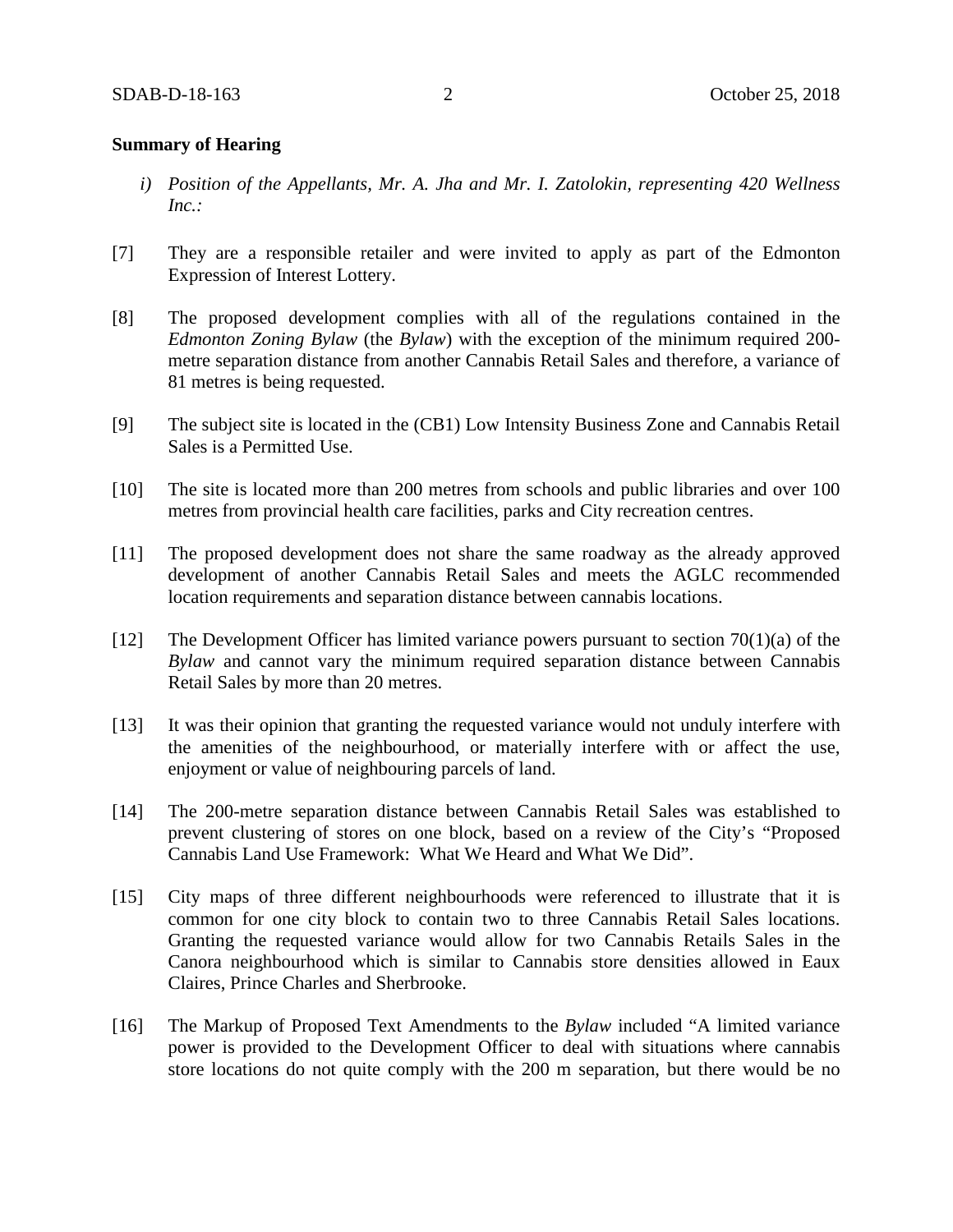SDAB-D-18-163 3 October 25, 2018

adverse land use impacts". Cannabis Retail Sales is a Permitted Use in the CB1 Zone and approving the requested variance will not necessitate any changes to the *Bylaw*.

- [17] The City undertook a public outreach campaign to better understand public opinion on Cannabis Retail Sales in order to help shape specific regulations. In response to the question of how close Cannabis Retail Sales should be to each other, the survey showed that the majority of the respondents did not have strong views on this issue. Therefore, granting the required variance is not likely to negatively impact public enjoyment of land in this neighbourhood.
- [18] There is evidence that proximity of residential units to recreational cannabis locations has a positive impact on property values. James Conklin (2017), author of the study: *Contact High: The External Effects of Retail Marijuana Establishments on House Prices*  ("*Contact High*"), published in the Journal of Real Estate Economics found that residential properties located within 160 metres of a recreational cannabis location rose in price by 8 percent. The study looked at publicly available information in Denver, Colorado and compared property value prior to and after recreational use was legalized. The study further showed that residential units located further than 160 metres from recreational cannabis locations, did not show a statistically significant change in value.
- [19] The Jasper Place Area Redevelopment Plan states that Stony Plain (which includes the Canora area) is envisioned as a vibrant focal point for the four neighbourhoods and a focus point for change and redevelopment opportunities. The future Valley Line LRT will supplement existing bus transit. The Jasper Place Area Redevelopment Plan also highlights the fact that there is a "lack of diversity in businesses" and that "many commercial properties within the Stony Plain Road focus area are also built below the full potential…".
- [20] These factors indicate a need for new and diverse businesses that would increase commercial traffic in the area. Granting the requested variance and allowing the proposed development will help to provide more diversity and it has the potential to generate additional commercial traffic, especially once the LRT Valley Line becomes operational.
- [21] Other municipalities have taken a lenient approach to retail cannabis separation distance requirements which have not resulted in a negative impact on land uses.
- [22] Neighbouring property owners were consulted regarding the proposed development. While the majority of those contacted were indifferent, six property owners provided written support. The results of their community consultation are in line with the opinions obtained through the public consultation process regarding separation distance requirements.
- [23] Approving the proposed development will not lead to a change in the landscape or have an adverse land use impact based on the future plans of the City for this area.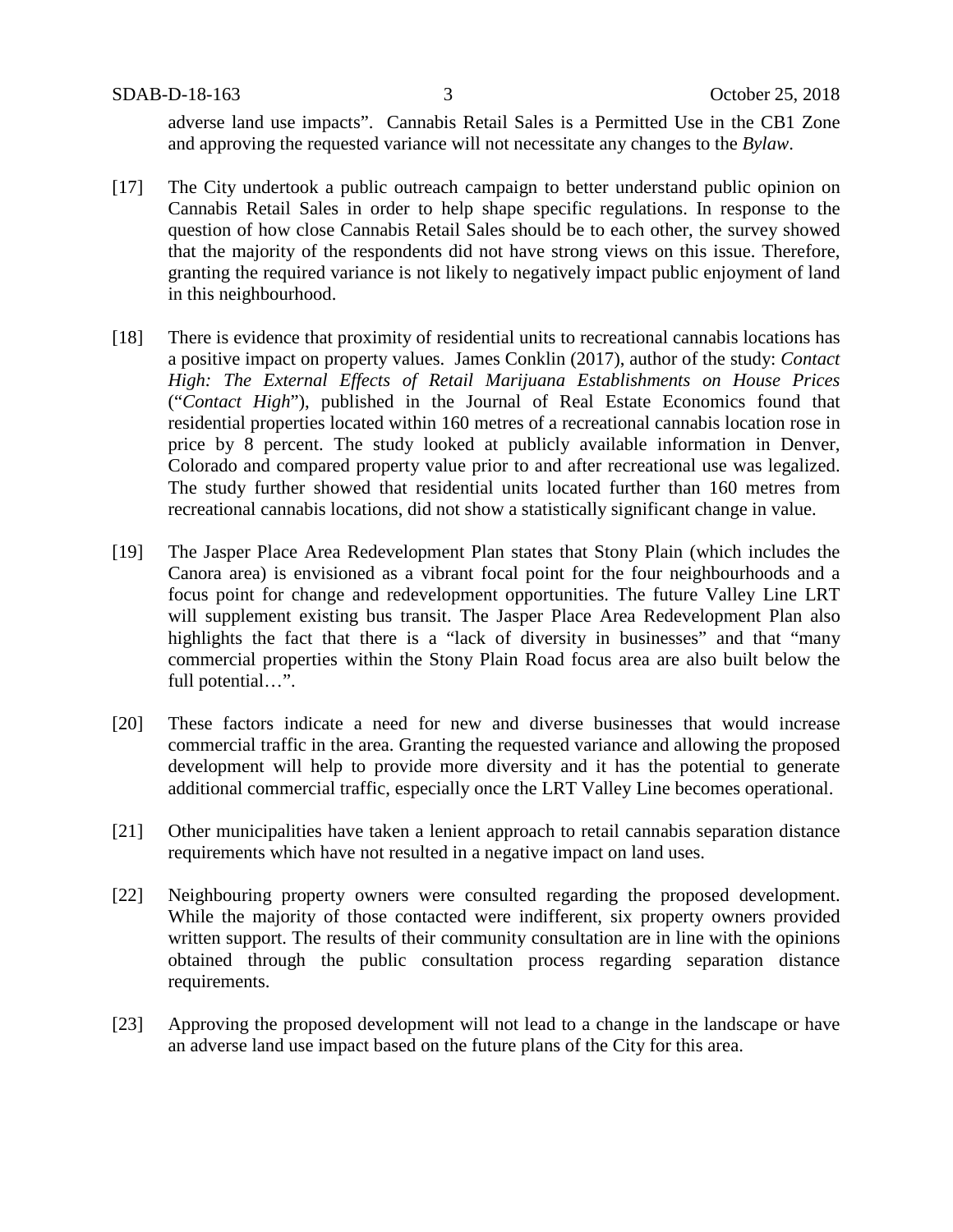- [24] Mr. Jha and Mr. Zatolokin provided the following information in response to questions from the Board:
	- a) They acknowledged that the separation distance regulations were established to prevent clustering. Based on a review of studies prepared in Colorado, Washington and California, problems with clustering are usually the result of Alcohol Sales Uses and not cannabis.
	- b) The main entrance is located on the south side of the building and does not front onto Stony Plain Road. It is not visible from the other Cannabis Retail Store. The illustrated sign in their documentation is the only signage that will be installed and it cannot be seen by motorists or pedestrians using Stony Plain Road.
	- c) The submission provided to the Board was reviewed during the community consultation and everyone was advised that a variance was required in the minimum required separation distance.
	- d) *Contact High* was reviewed to obtain evidence that the property values located within 160 metres of a Cannabis Retail Sales Use increased.
	- e) Independent studies conducted in the United States have determined that the impact of alcohol sales create more negative impacts than cannabis sales.
	- *ii) Position of the Development Officer, Mr. I. Welch:*
- [25] He acknowledged that the proposed Cannabis Retail Sales complies with the AGLC requirements. However, it does not comply with the municipal requirements.
- [26] The separation distance map was referenced to illustrate that clustering will occur if this development is approved. There will be two stores located within one block of each other and possibly three depending on a review of another application.
- [27] The Edmonton Expression of Interest Lottery requires applications to be dealt with in the order that they are received.
- [28] The City's Cannabis Text Amendment Markup was referenced to illustrate that it was the intent of Council to prevent clustering when establishing the regulations in section 70 of the *Bylaw*. It was their intent not to have more than one Cannabis Retail Sales Use per block.
- [29] Two of the Cannabis Retail Sales stores located in another neighbourhood that were referenced by the Appellant are separated by more than one full block.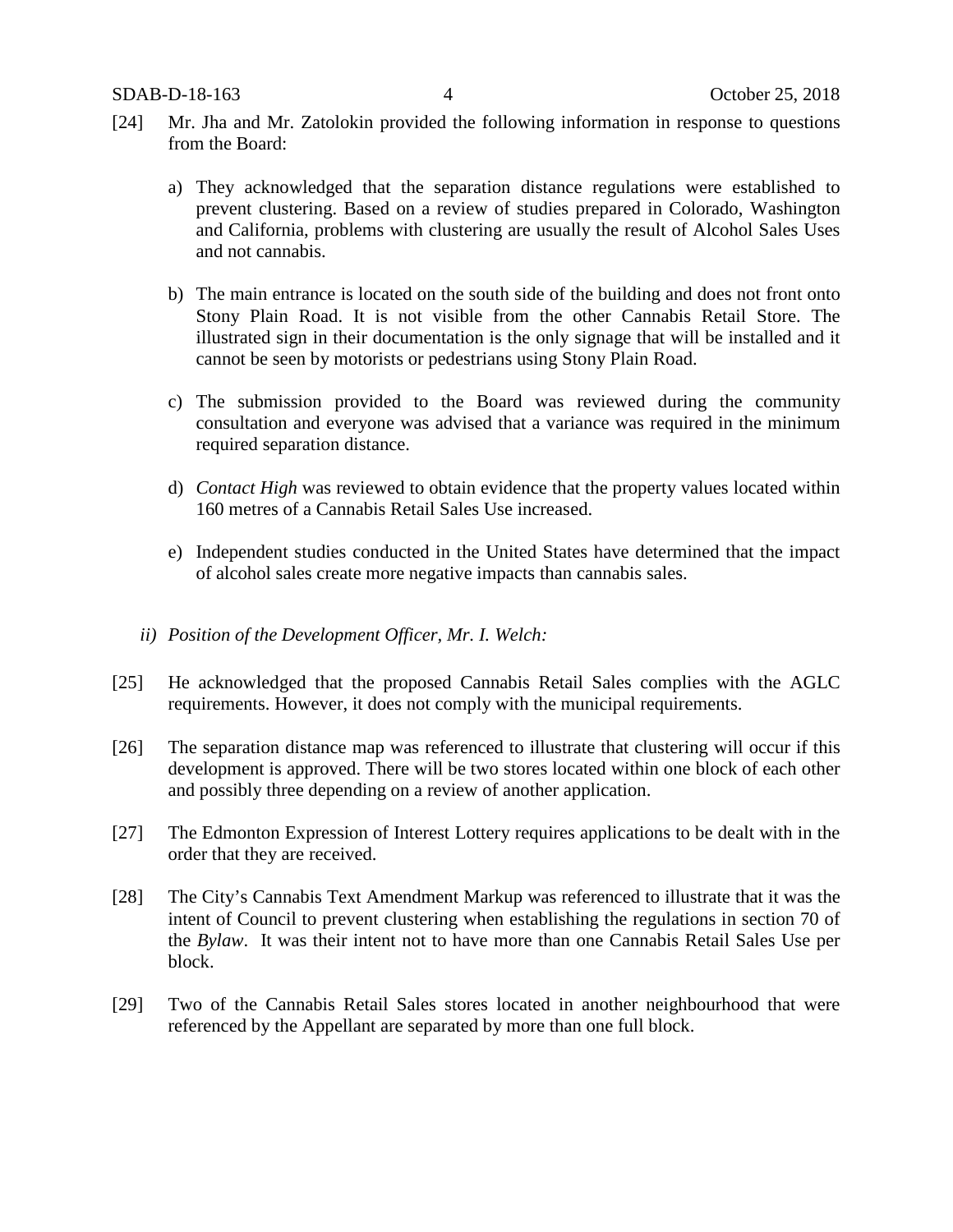- [30] The Study cited by the Appellant was prepared in a jurisdiction that operates under a fundamentally different planning regime and therefore, the land use impacts could be substantially different.
- [31] A variance would not have been granted for this development, even if he had the authority, because it would result in a clustering of this Use which would result in negative impacts along this portion of Stony Plain Road, between 151 and 156 Street, which can be considered a distressed area.
- [32] Significant improvement has occurred in the Stony Plain Road area over the past several years and will continue to improve as the LRT progresses into the neighbourhood. Many social problems have been experienced in the area and significant land use controls have been imposed in an attempt to address the problems.
- [33] Mr. Welch provided the following information in response to questions from the Board:
	- a) The negative impacts that occur because of clustering are dependent on the Use Class. The impacts associated with Alcohol sales include the fact that the operating hours are very similar and the vitality of the streetscape is not maintained because of the staggered operating hours of a variety of different businesses in the area. This can also result in safety and security concerns. It has been found that clustering Alcohol Sales Uses together results in an increased temptation for individuals to purchase alcohol. He acknowledged that it is difficult to determine if the clustering of Cannabis Retail Stores will have similar negative impacts but the issue has to be considered during the creation of land use policies.
	- b) The separation distance is measured from the closest point of the Cannabis Retail Sales Use to the closest point of any other approved Cannabis Retail Sales Use.
	- c) Lengthy discussions regarding separation distances occurred during the public consultation process and he acknowledged that opinions were divided. However, in his view the imposition of some separation distance was not a bad thing.
	- d) The Cannabis Text Amendment Markup was referenced. The rationale regarding separation distances between Cannabis Retail Sales states "Separation distances are defined between cannabis stores to ensure an equitable distribution, to prevent clustering of cannabis stores in one neighbourhood, and to maintain the opportunity for a diversity of businesses in commercial areas". In his opinion, it is relatively clear that it was the intent of Council to impose some reasonable restrictions without being overly restrictive.
	- e) Council will be reviewing section 70 in approximately one year once the impacts are known.
	- f) The decision regarding the issuance of a development permit for another Cannabis Retail Sales one block away has been put on hold until a decision is made on this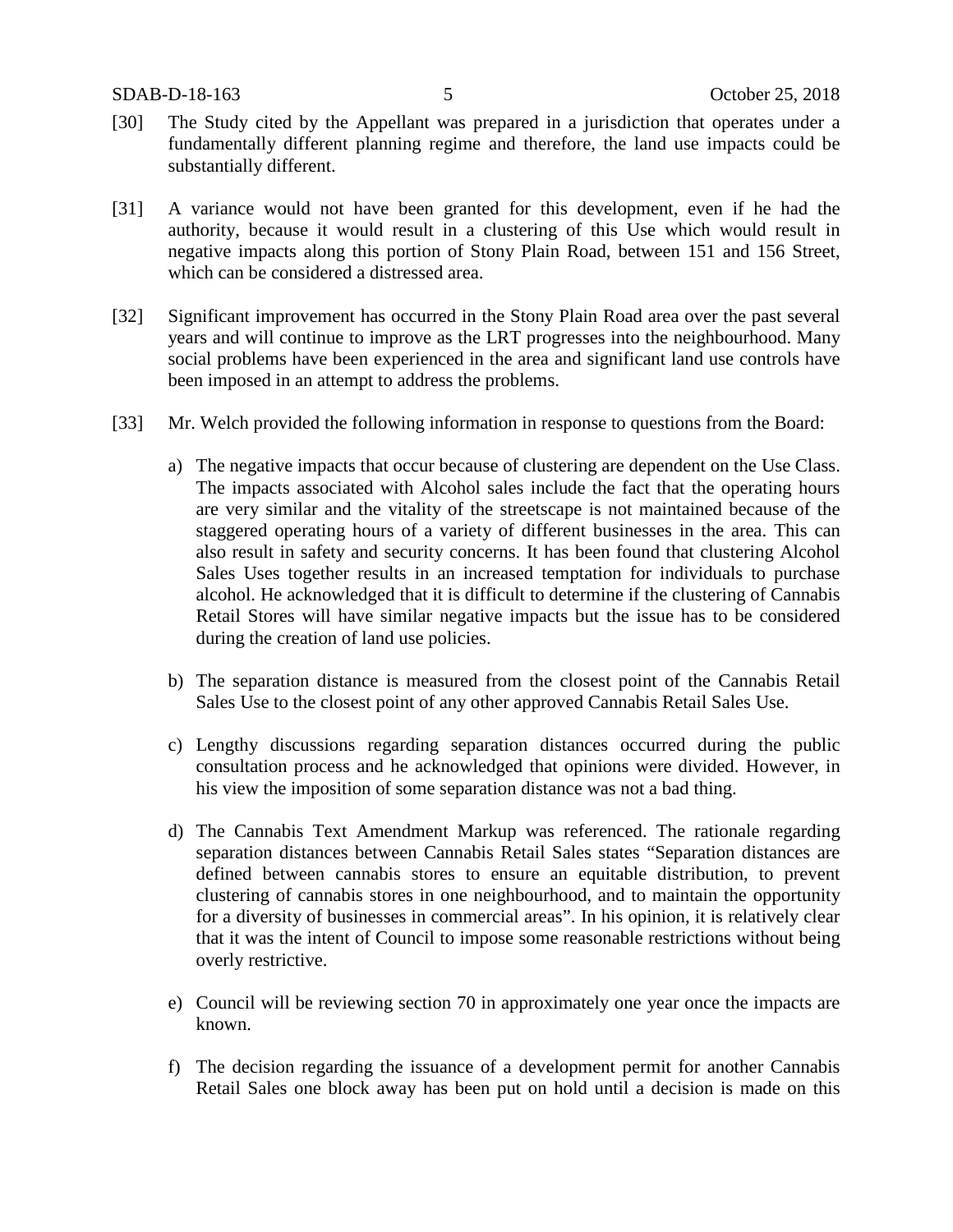development permit because of the impact it will have on the separation distance requirements.

- g) The order in which development permit applications are reviewed has been established by the lottery system. This is critical in areas where there is the potential for clustering because approved Cannabis Retail Sales can impact the separation distance requirements being reviewed during the development permit application process for another Cannabis Retail Sales in the same area.
- h) The evidence provided by the Appellant in *Contact High* concluded that there are no negative impacts on property values located in close proximity to one Cannabis Retail Sales Use but it did not address the impacts of clustering.
- i) It was his opinion that *Newcastle Centre GP Ltd. v Edmonton (City)*, 2014 ABCA 295 has two components. Although the Court determined that the Board must be provided with evidence to deny a variance it does not necessarily disregard the idea that broader general planning principles can be used in making a decision. Although specific evidence cannot yet be provided regarding the impacts of Cannabis Retail Sales, the broader land use considerations can be used. It is a broad general planning principle that the clustering of Uses, such as Alcohol Sales and Pawn Shops, are known to have a negative impact and this can be considered by the Board when making a decision.
- j) It was his opinion that the fact that the front entrance and sign are not visible from Stony Plain Road does not lessen the concern because the blocks in this area are very short.

#### *iii) Rebuttal of the Appellant:*

- [34] It is not appropriate to treat Cannabis Retail Sales the same as Alcohol Sales because cannabis is medicinal and should not be considered as a vice.
- [35] The studies from other jurisdictions found that alcohol and opioid usage was reduced following the legalization of cannabis. The AGLC considered these findings.
- [36] It was acknowledged that there will be clustering but cannabis is a harm reduction product and will not result in an increased crime rate. They are a responsible retailer and the variance should not be refused based on the unknown impacts of clustering.
- [37] The sale of cannabis is going to be highly regulated and will not adversely impact adjacent property owners. Mr. Jha and Mr. Zatolokin reiterated that the results of their community consultation demonstrate that the majority of property owners are indifferent and six have provided written support for the development.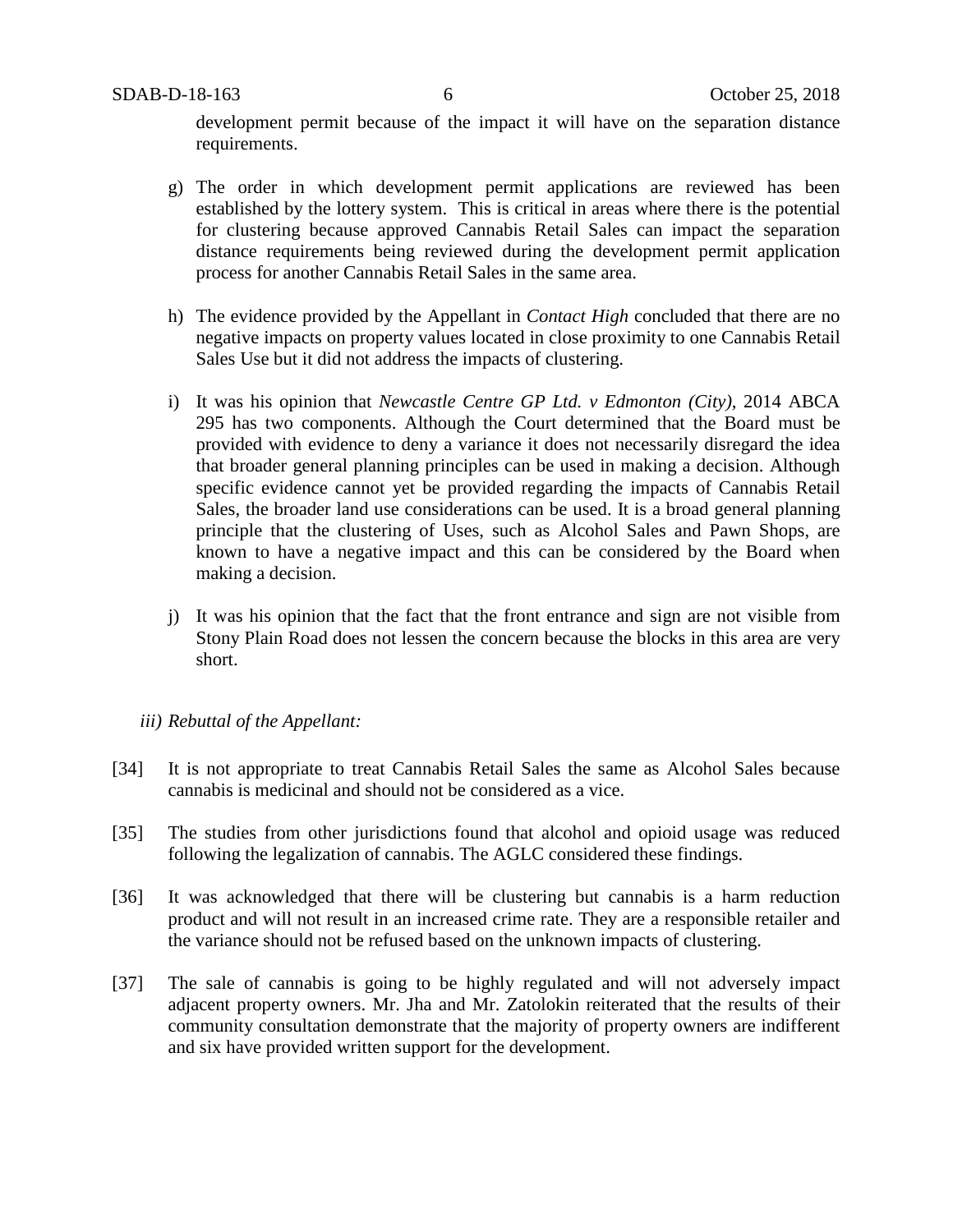- [38] Mr. Welch clarified that the development permit is permanent once it is issued and runs with the land. The only condition is that the Cannabis Retail Sales Use must be open within nine months but is then free to operate in perpetuity. The business owner will then be required to renew the Business Licence annually.
- [39] The Appellants had nothing further to add.

#### **Decision**

[40] The appeal is **DENIED** and the decision of the Development Authority is **CONFIRMED**. The development is **REFUSED**.

#### **Reasons for Decision**

- [41] This is an application to change the Use from General Retail to Cannabis Retail Sales.
- [42] Pursuant to section 330.2(3) of the *Edmonton Zoning Bylaw* (the *Bylaw*), Cannabis Retail Sales is a Permitted Use in the (CB1) Low Intensity Business Zone.
- [43] The proposed development complies with all of the development regulations contained in the *Bylaw* with the exception of section 70(1) which states:

Any Cannabis Retail Sales shall not be located less than 200 metres from any other Cannabis Retail Sales. […]

- [44] Based on the evidence provided by the Development Authority, a Development Permit has been issued for a Cannabis Retail Sales Use located 119 metres from the subject Site and the Appellant is therefore, seeking a variance of 81 metres to the minimum required separation distance.
- [45] Section 687(3)(d) of the *Municipal Government Act* states:

In determining an appeal, the subdivision and development appeal board may make an order or decision or issue or confirm the issue of a development permit even though the proposed development does not comply with the land use bylaw if, in its opinion,

- (i) the proposed development would not
	- (A) unduly interfere with the amenities of the neighbourhood, or
	- (B) materially interfere with or affect the use, enjoyment or value of neighbouring parcels of land,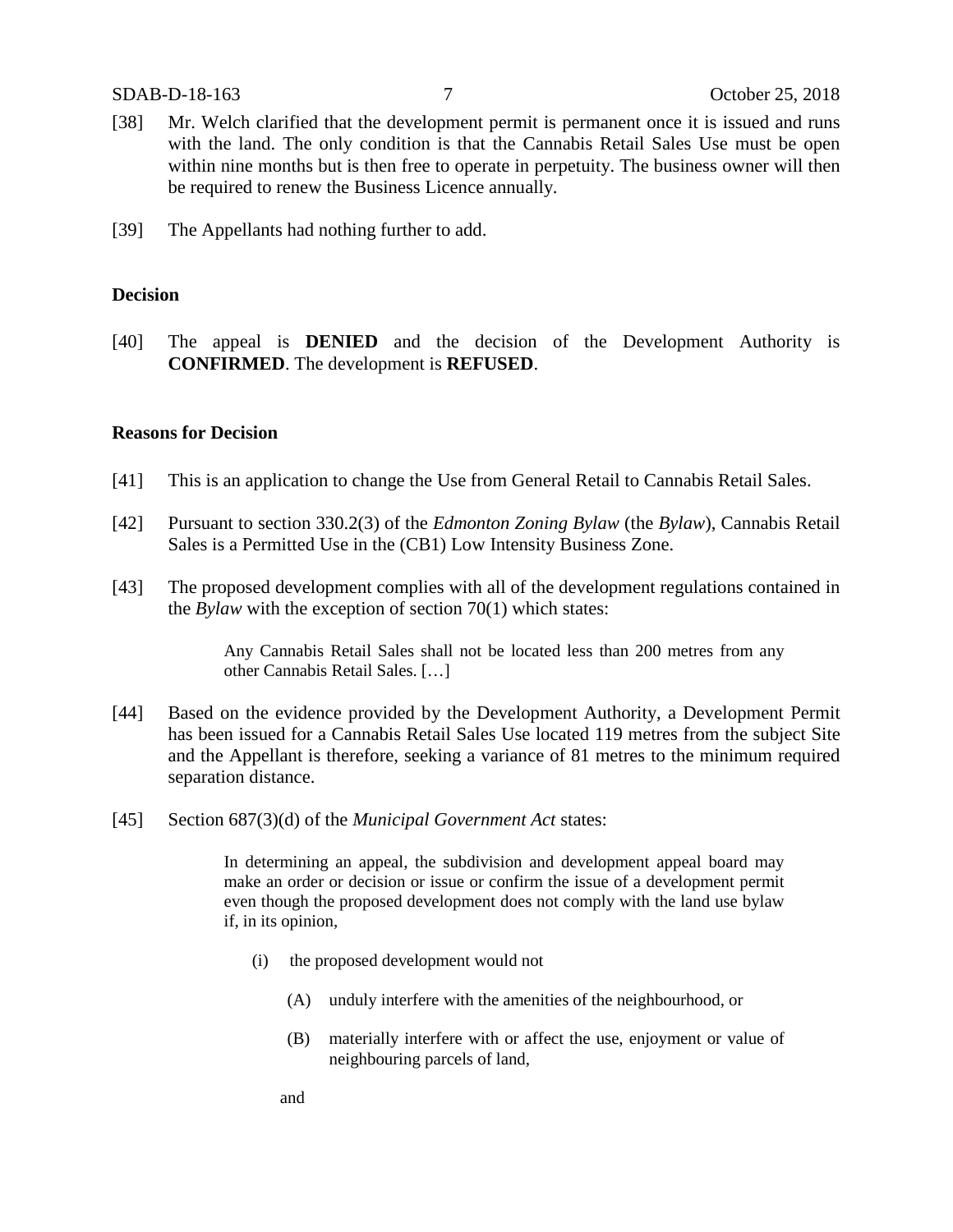- (ii) the proposed development conforms with the use prescribed for that land or building in the land use bylaw.
- [46] The Board has not granted the required variance, pursuant to section  $687(3)(d)$  of the *Municipal Government Act* for the following reasons:
	- a) Based on the evidence provided by the Development Authority, granting the required 81 metres variance will lead to a lack of diversity of retail Uses along this portion of Stony Plain Road.
	- b) Separation distance requirements were established to promote a diverse nature of retail Uses in a commercial zone and reducing or eliminating these requirements is a valid planning concern.
	- c) Policy 1.3.2.2, *Key consultation themes* of the Jasper Place Area Redevelopment Plan states:
		- The Stony Plain Road commercial corridor was highlighted as a potential community asset that would be key to the success of the area.
		- Concerns around the quality of buildings along Stony Plain Road were raised and a desire for more diversity of businesses was expressed.
		- Mixed use development along the street was highlighted for its potential to revitalize the street.
	- d) Granting a variance to the separation distance requirements pursuant to section 70(1) of the *Bylaw* will not be in keeping with the goal of Council to increase the diversity of retail businesses in this area.
	- e) Evidence was not provided regarding any significant locational factors that would persuade the Board to grant the required variance. The Board notes that the proposed Cannabis Retail Sales Use and the existing Cannabis Retail Sales Use are located on relatively short blocks, they are not separated by a significant arterial roadway, and pedestrians can easily access both stores without having to cross a major roadway.
	- f) The Board finds that the amenities of this neighbourhood could be adversely affected by granting the required variance because it will cluster two similar Uses in a small area and will result in a decrease in the diversity of retail businesses in this area. The Board was not provided with any valid planning reasons that would mitigate this concern.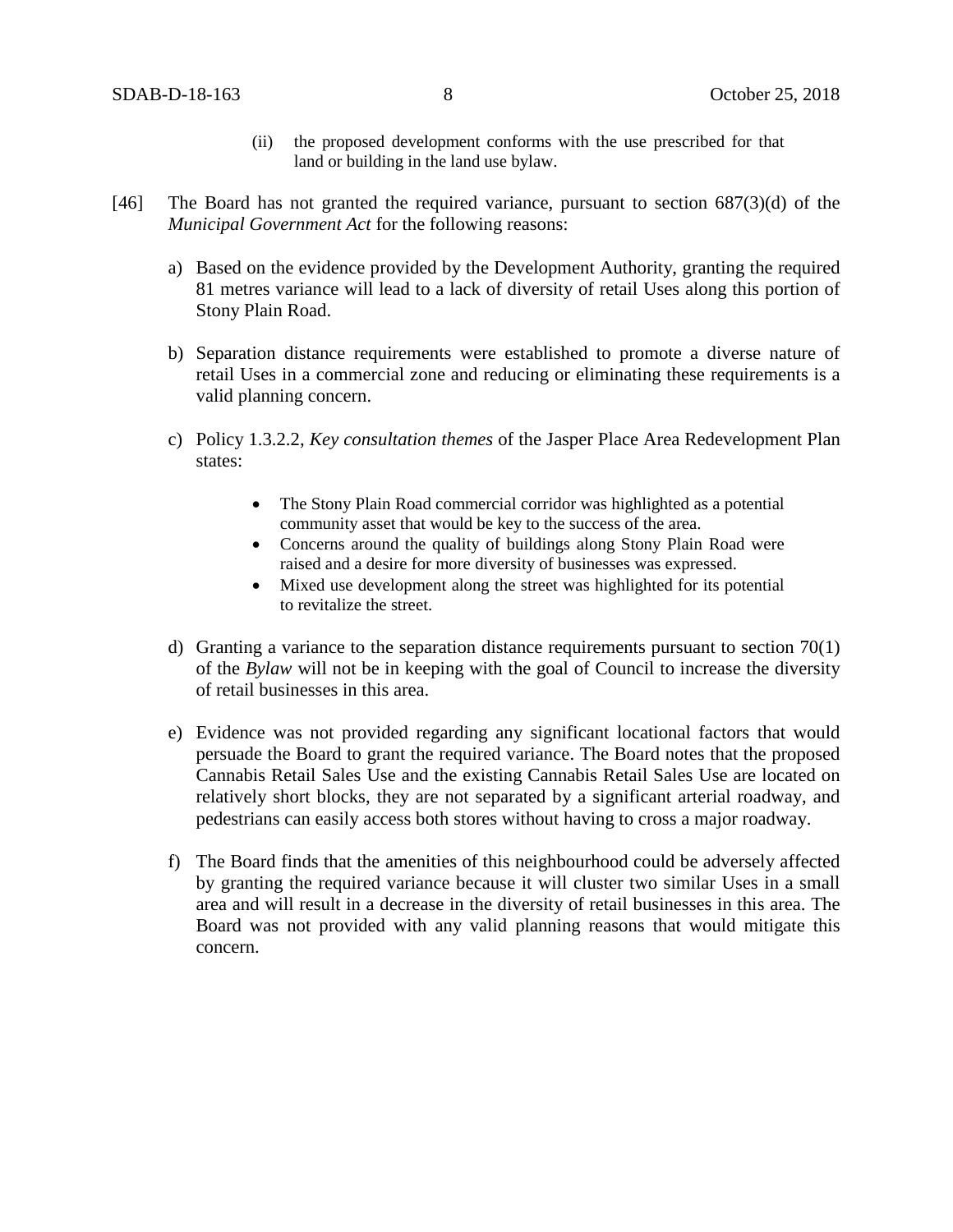[47] Based on all of the above, the Board finds that the proposed development will unduly interfere with the amenities of the neighbourhood and materially interfere with and affect the use, enjoyment and value of neighbouring parcels of land. Therefore the request for a variance is denied and the appeal has failed.

> Mr. I. Wachowicz, Chair Subdivision and Development Appeal Board

Board Members in Attendance: Mr. R. Handa; Mr. Buyze; Ms. D. Kronewitt Martin, Ms. S. La Perle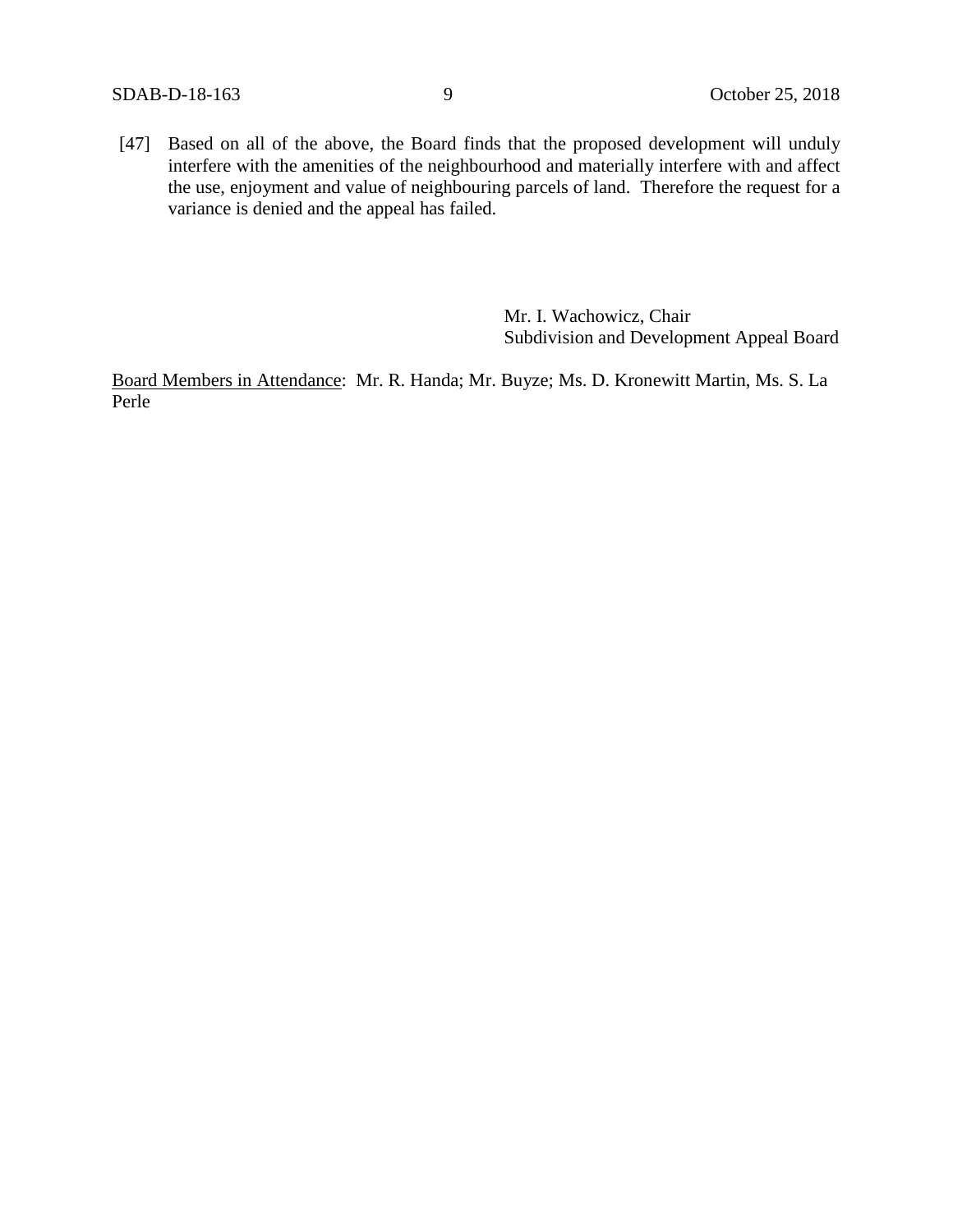# **Important Information for the Applicant/Appellant**

- 1. This decision may be appealed to the Alberta Court of Appeal on a question of law or jurisdiction under section 688 of the *Municipal Government Act*, RSA 2000, c M-26.
- 2. When a decision on a Development Permit application has been rendered by the Subdivision and Development Appeal Board, the enforcement of that decision is carried out by Development & Services, located on the 2nd Floor, Edmonton Tower, 10111 – 104 Avenue NW, Edmonton, AB T5J 0J4.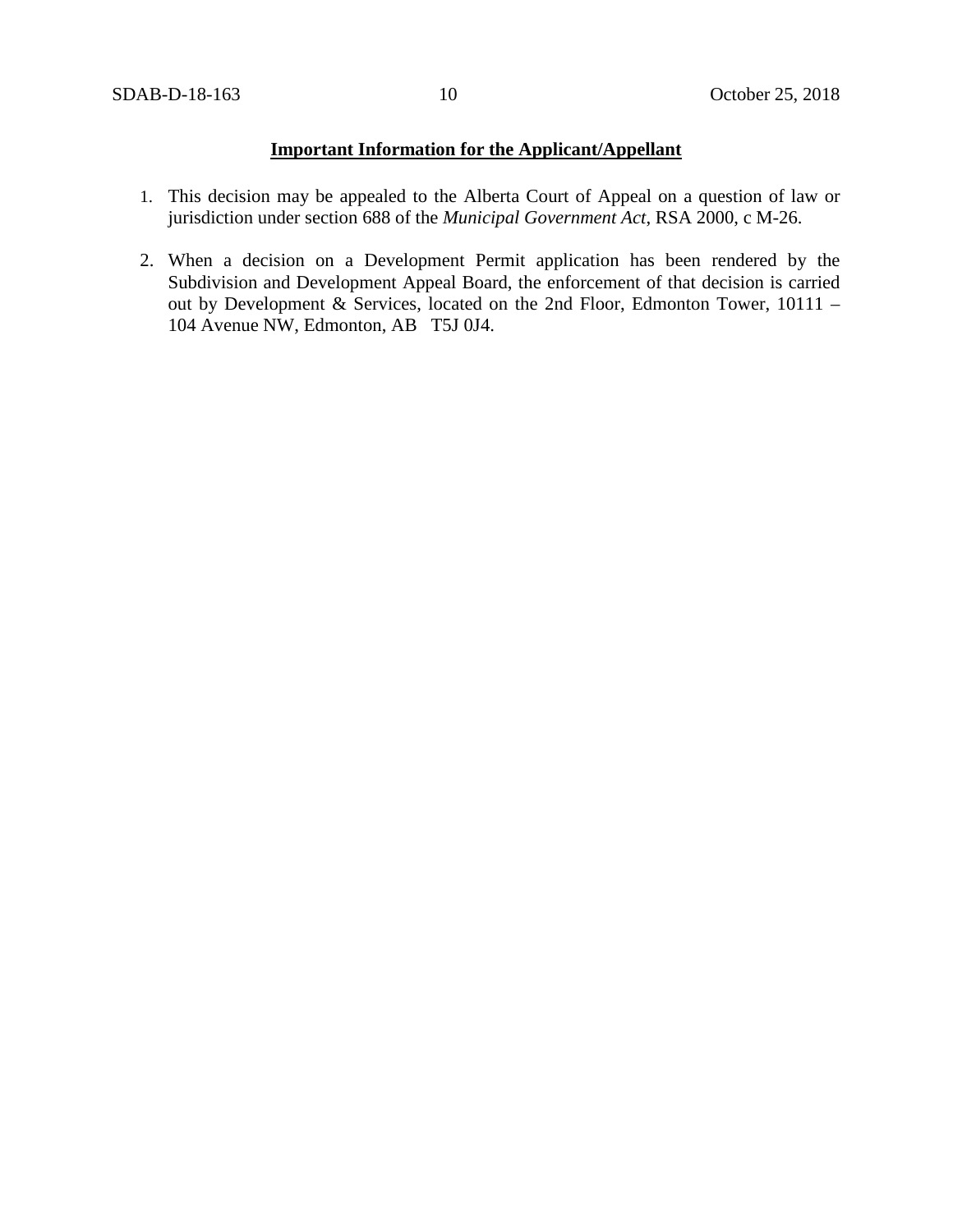

*10019 – 103 Avenue NW Edmonton, AB T5J 0G9 P: 780-496-6079 F: 780-577- 3537 [sdab@edmonton.ca](mailto:sdab@edmonton.ca) edmontonsdab.ca*

# **SDAB-D-18-164**

Project Number: 287015970-001

An appeal to change the Use from General Retail to a Cannabis Retail Store was **WITHDRAWN**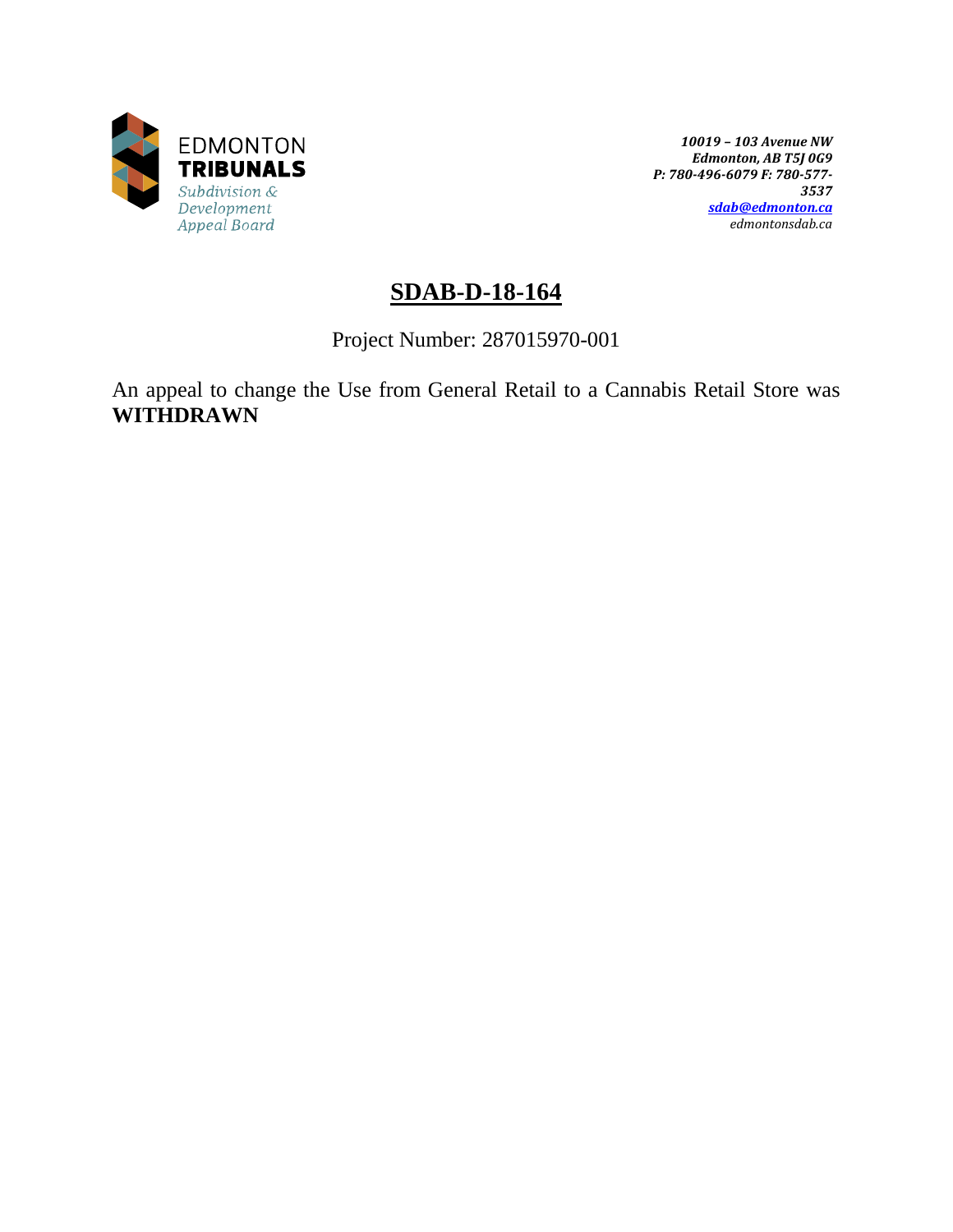

*10019 – 103 Avenue NW Edmonton, AB T5J 0G9 P: 780-496-6079 F: 780-577- 3537 [sdab@edmonton.ca](mailto:sdab@edmonton.ca) edmontonsdab.ca*

Date: October 25, 2018 Project Number: 278868871-001 File Number: SDAB-S-18-010

# **Notice of Decision**

[1] On October 10, 2018, the Subdivision and Development Appeal Board (the "Board") heard an appeal that was filed on **September 11, 2018**. The appeal concerned the decision of the Subdivision Authority, issued on September 6, 2018, to refuse the following subdivision:

### **Create one (1) additional Single Detached Residential Lot.**

- [2] The subject property is on Plan 3624HW Blk 5 Lot 30, located at 13607 108 Avenue NW, within the (RF1) Single Detached Residential Zone. The Mature Neighbourhood Overlay applies to the subject property.
- [3] The following documents were received prior to the hearing and form part of the record:
	- A copy of the refused Subdivision application and tentative plan;
	- The Subdivision Authority's written submissions;
	- The Appellant's tentative plan and original written submission; and
	- One e-mail from an adjacent property owner in opposition.
- [4] The following exhibits were presented during the hearing and form part of the record:
	- Exhibit A Diagram used for the calculation of Site Width submitted by the Subdivision Authority;
	- Exhibit B Rendering submitted by the Appellant; and
	- Exhibit C Elevation drawings and floor plans submitted by the Appellant.

### **Preliminary Matters**

[5] At the outset of the appeal hearing, the Chair confirmed with the parties in attendance that there was no opposition to the composition of the panel.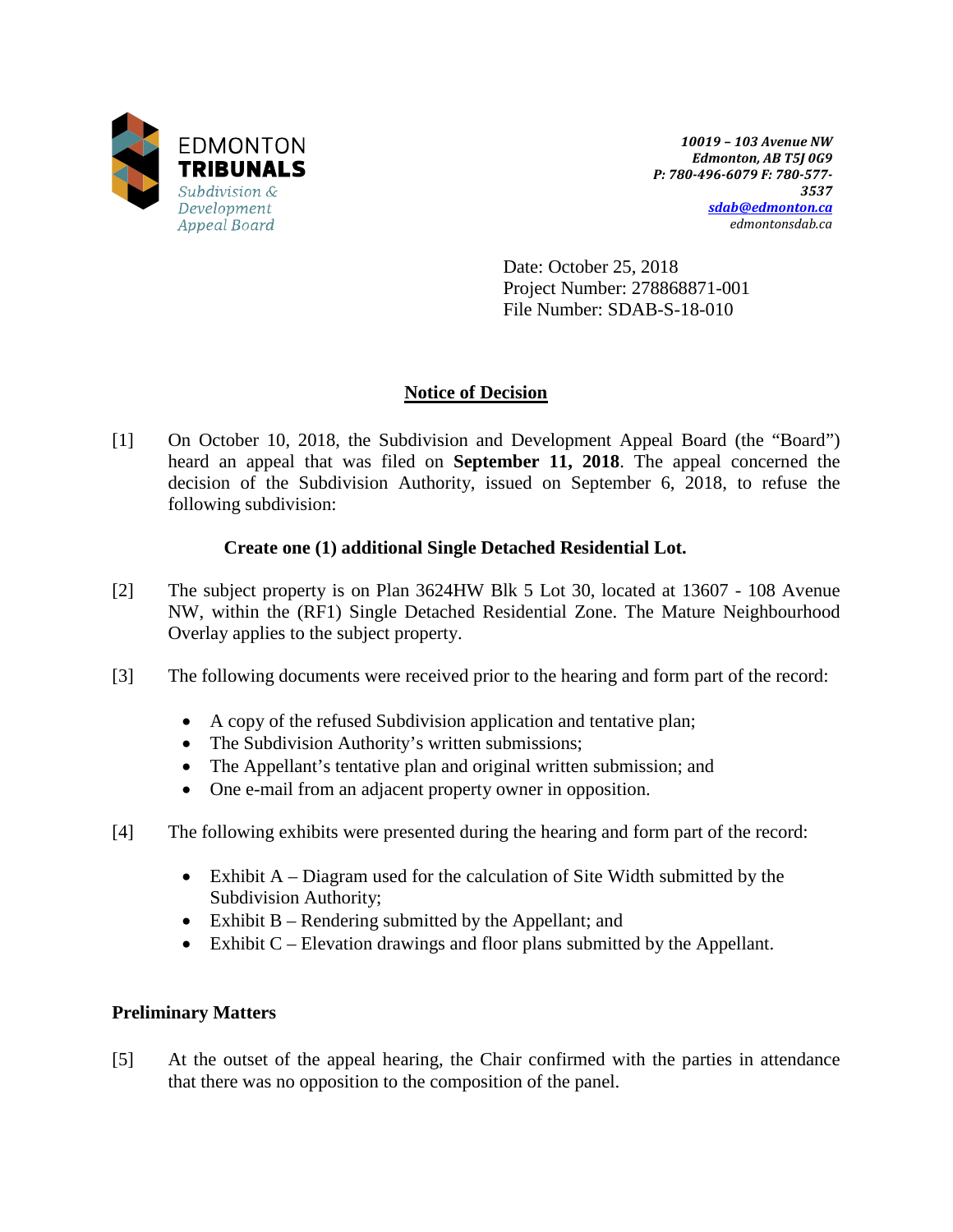- [6] The Chair outlined how the hearing would be conducted, including the order of appearance of parties, and no opposition was noted.
- [7] The appeal was filed on time, in accordance with section 678 of the *Municipal Government Act*, RSA 2000, c M-26.

#### **Summary of Hearing**

- *i) Position of the Subdivision Authority, Mr. B. McDowell and Ms. S. Mah:*
- [8] The Chair asked the Subdivision Authority to explain how the site width was calculated because it was noted that the Appellant arrived at a different calculation for the site width.
- [9] Ms. Mah explained that for an irregular shaped lot, the definition of Site Width contained in the *Edmonton Zoning Bylaw* is used. Site Width is defined as:

the horizontal distance between the side boundaries of the Site measured at a distance from the Front Lot Line equal to the required Front Setback for the Zone.

In this case the Zone is RF1, and the minimum front setback is 3.0 metres when there is a treed boulevard.

- [10] Ms. Mah used a step-by-step diagram (*Exhibit A*) from a guideline that is available on the Subdivision Authority's website to illustrate how the site width is calculated for a pieshaped lot. The total width measurement for each proposed lot is 6.53 metres.
- [11] The front setback is used to determine where the front of the actual physical building will be located. In this case, site width was measured from the underlying Zone. The site width is used to determine if the lot will meet the minimum requirements. It is important to note that the definition of site width refers to the front setback for the Zone, not the requirements of the Mature Neighbourhood Overlay. In this case, because there is a treed boulevard, the front setback is 3.0 metres in this Zone. The Subdivision Authority does not consider the requirements of the Mature Neighbourhood Overlay. Those requirements are reviewed in context with the actual physical development.
- [12] The Chair clarified that her calculations were based on the fact that the definition of Site Width references Zone with a capital "Z" and that the requirements of the underlying Zone were considered regardless of any changes that may be imposed by an Overlay.
- [13] In response to a question from the Board regarding the definition of Zone, Ms. Mah indicated that discussions were held with the City Zoning Bylaw group and it was concluded that the Mature Neighbourhood Overlay regulations, in this context, do not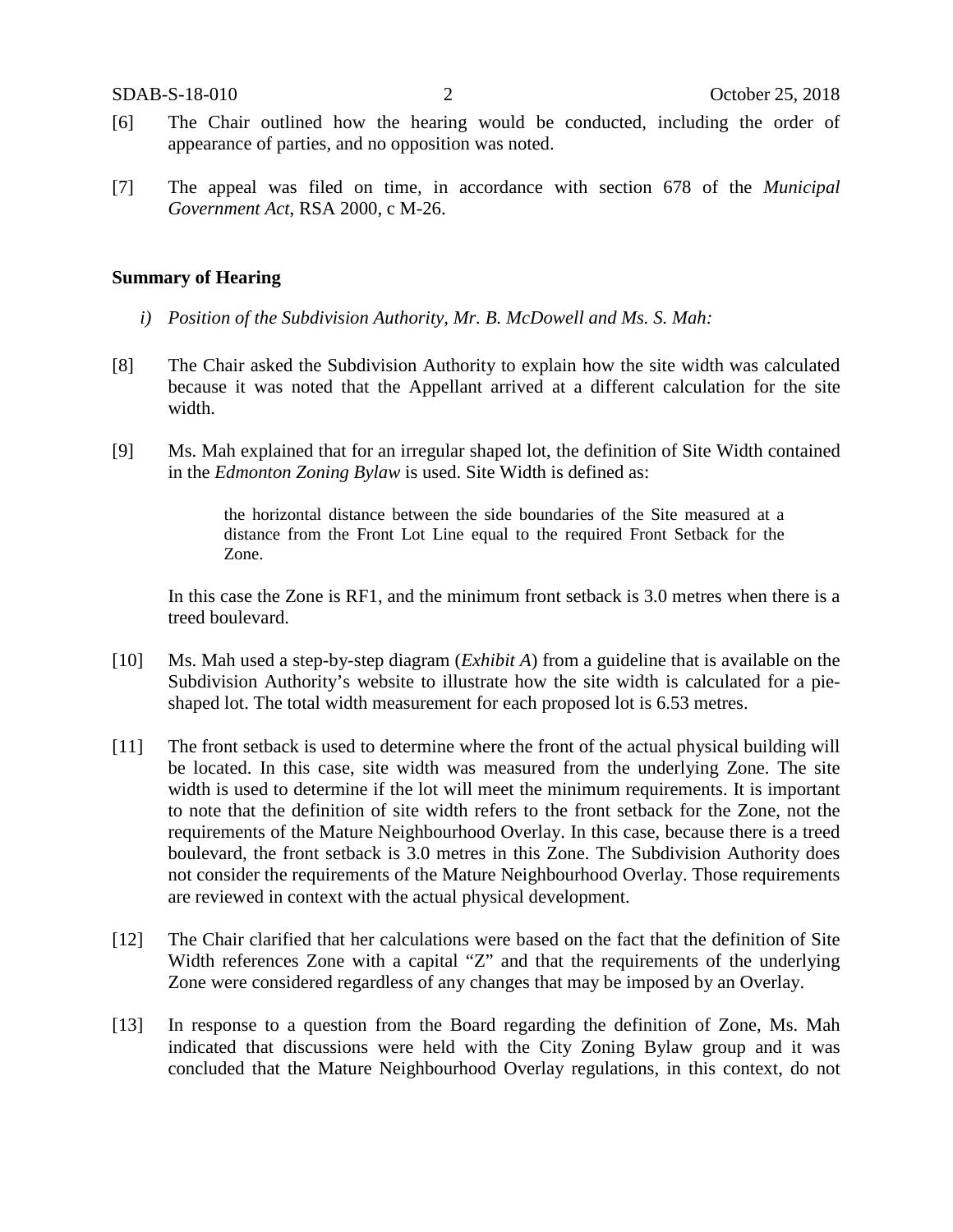function like the regulations of the underlying Zone and is excluded from the definition. She reiterated that the underlying Zone in this case is the RF1 Zone.

- [14] In response to an additional question, Ms. Mah stated that the Mature Neighbourhood Overlay regulations are used as a tool at the development permit stage when reviewing the actual built form to ensure that the development is sensitive to existing development.
- [15] The Appellant has submitted an updated Certificate of Title to confirm that the 1.52 metre right-of-way that was located on the east side of the subdivided lot for a power pole has been discharged.
	- *ii) Position of the Appellant, Mr. S. Burnstyn:*
- [16] Mr. Burnstyn advised that he is a developer who specializes in inner city development. He is a responsible developer who is sympathetic to the neighbourhood and makes every attempt to ensure that the architecture is in line with adjoining properties.
- [17] The Chair asked Mr. Burnstyn to explain how the site width was calculated before addressing the merits of the appeal.
- [18] It was Mr. Burnstyn's opinion that the situation is ambiguous. The calculation of site width was based on the location of the structure on the lot rather than an arbitrary front setback of 3.0 metres. The lot width should be calculated further back based on the siting of the structure.
- [19] Mr. R. Smith, a land surveyor, stated that based on his experience, the requirement of a 3.0-metre front setback on an irregular shaped lot located on a crescent, will eliminate every irregular lot from being subdivided because they are not large enough to comply with that requirement. The subject site is more than 10,000 square feet in size and will maintain a large amount of space at the rear. It was his opinion that the proposed subdivision will not create any unnecessary hardship for development. Until 2017, site width was calculated based on the siting of the building on the lot. The proposed house will line up with houses on adjacent lots as required by the Mature Neighbourhood Overlay.
- [20] Mr. Burnstyn addressed the requested variance assuming that the Subdivision Authority calculated the site width correctly.
- [21] There are three options for the site as it exists. The existing bungalow could be preserved if the foundation was repaired but it has been determined that it is not economically feasible to make those repairs. The house could be demolished and a new 5,000 square foot house could be built. However, it was his opinion that a house of that size is not consistent with existing development in the area. Subdividing the lot and building two single detached houses is in keeping with the City's desire to increase density in mature neighbourhoods and will be more consistent with the size and architecture of existing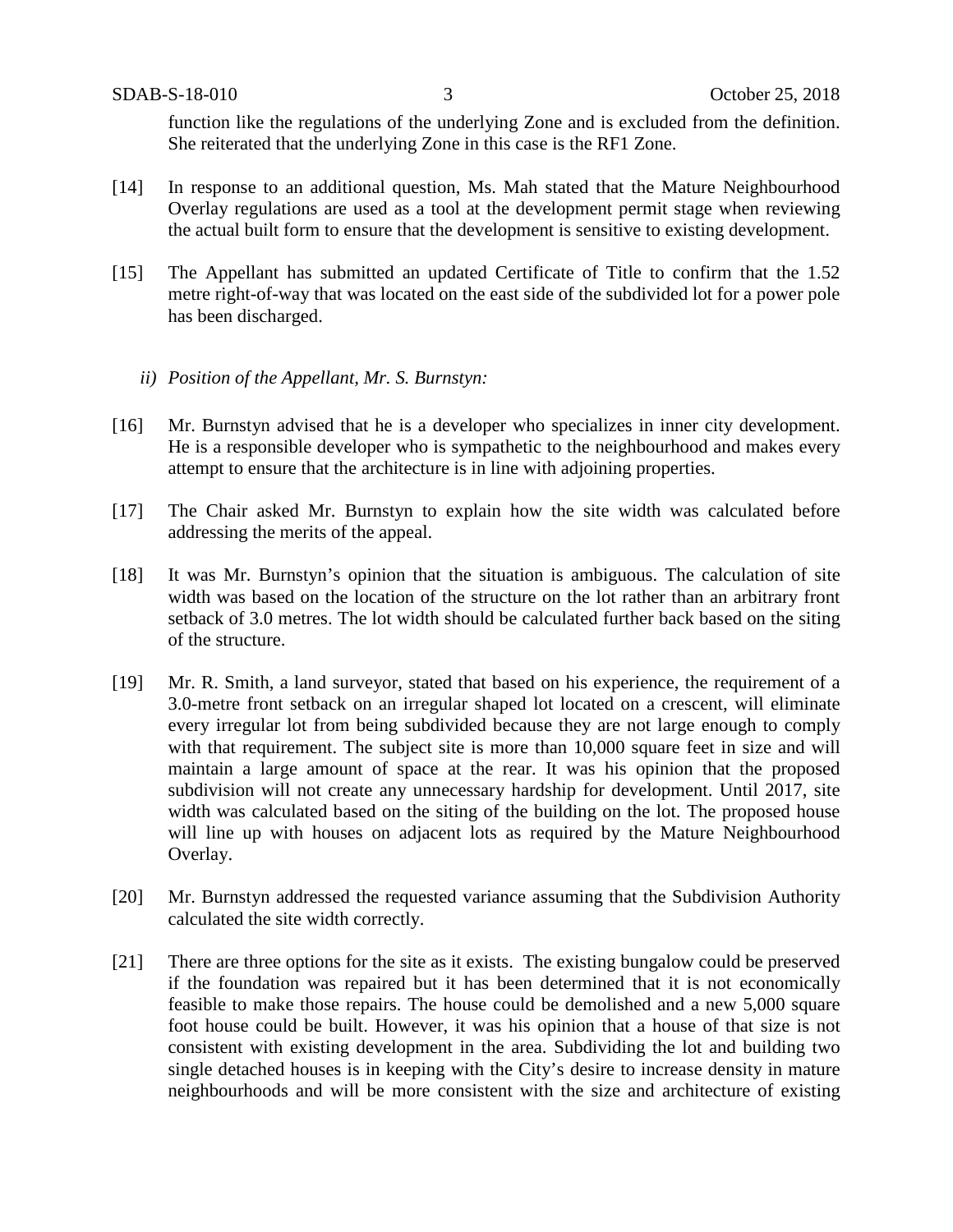houses in this neighbourhood. It was his opinion that the proposed developments will increase property values in the area.

- [22] A rendering of the proposed developments, elevation drawings and floor plans were submitted, marked *Exhibit B and C*.
- [23] The subdivided lots will be pie-shaped and the houses will become larger toward the rear of the lot. The subdivision will create two lots, approximately 2, 200 square feet in size and allow ample space in both the front and rear yards to attract families with children, which in his opinion is what the neighbourhood is looking for.
- [24] Mr. Burnstyn provided the following information in response to questions from the Board:
	- a) These lots are wider at the rear and can accommodate the construction of detached garages which will provide on-site parking and mitigate any problems associated with street parking.
	- b) The requirements of the Mature Neighbourhood Overlay will be respected.
	- c) He is not aware of any similar subdivisions in this neighbourhood.
- [25] In response to a concern raised by an adjacent property owner regarding the safety of children in the neighbourhood, Mr. Burnstyn advised that the lots will be large enough to provide ample play space in the rear yard without having to play in the rear lane.
- [26] Motorists have to be cautious when accessing any garage from the rear lane.
- [27] It was confirmed that there are three properties located across the lane from the subject site that are reverse pie-shaped lots.
- [28] Each of the proposed lots will be 13 metres wide at the rear and will accommodate more than two parking spaces.
- [29] Mr. D. Stoyko, a surveyor with Pals Geomatics Corp. confirmed that numerous subdivisions have occurred in this neighbourhood but not on pie-shaped lots.
- [30] Mr. Burnstyn has subdivided other lots in this neighbourhood. One of those subdivisions could have resulted in the creation of four lots but he chose to only create three lots in an attempt to be sympathetic to the wishes of the neighbours.
	- *iii) Position of the Subdivision Authority, Mr. B. McDowell and Ms. S. Mah:*
- [31] Ms. Mah clarified that it is possible to have a front setback of 3.0 metres in the RF1 Zone and that it could be the point where the building starts but it is context specific to adjacent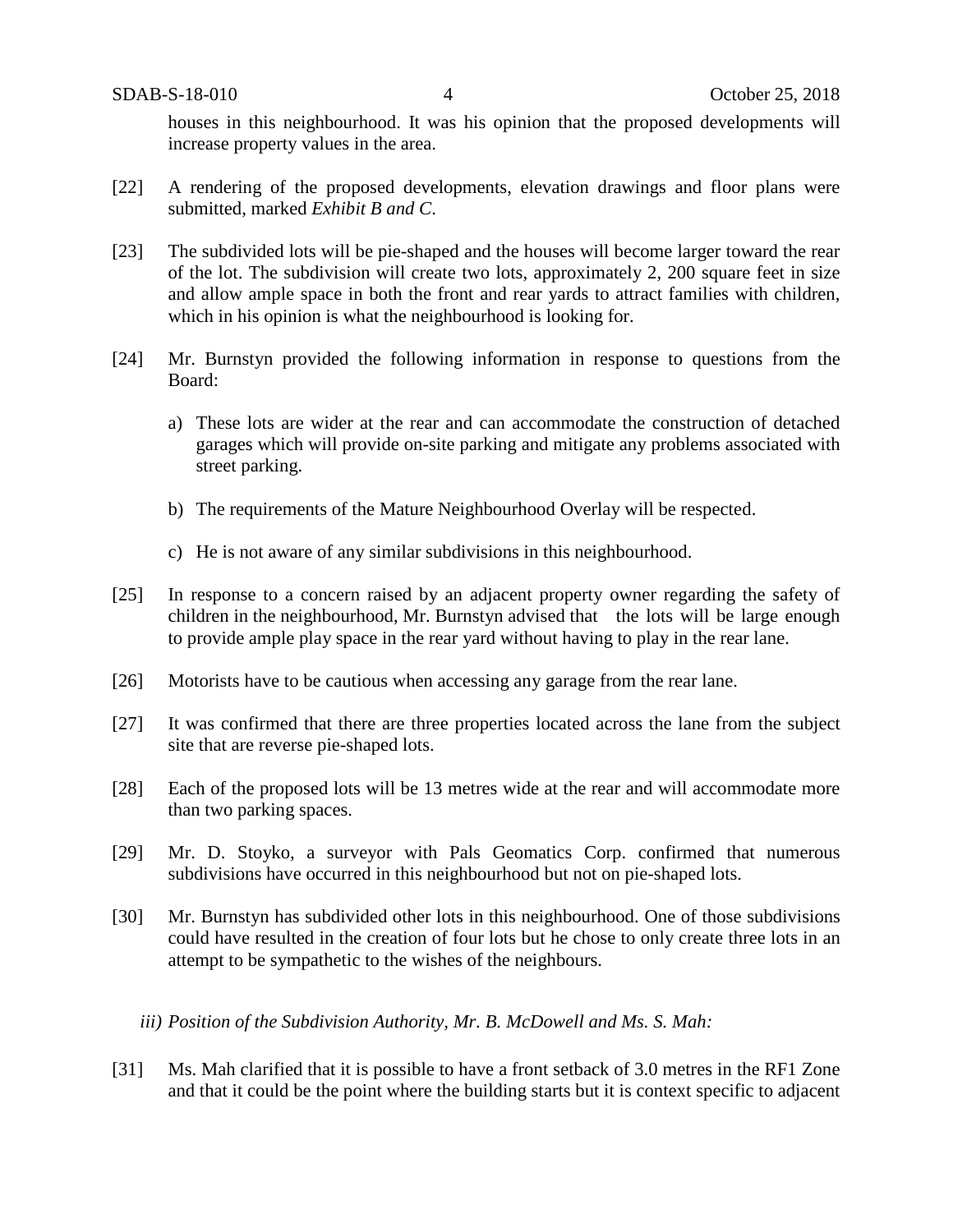properties. There is a range of setbacks contained in the Mature Neighbourhood Overlay requirements and it would depend on the location of the houses on adjacent properties. The front setback on the adjacent properties would determine the front setback on the subject site. Even though the minimum required setback is 3.0 metres, a development would still be required to fall within the front setback range.

- [32] The subject site is located in North Glenora, west of the downtown core. This lot falls within the North Glenora Community Plan which supports a variety of housing needs while maintaining the current predominance of single family dwellings.
- [33] An aerial map was referenced to illustrate the existence of a single detached house with a detached garage, a mature tree in the front and a turfed landscaped boulevard at the front.
- [34] The proposed subdivision plan was reviewed with a Development Officer who agreed with her method of calculating the site width. Ms. Mah reiterated that the site width was calculated from the front setback in the underlying RF1 Zone and because there is a treed landscaped boulevard, the setback is 3.0 metres. The width for both lots is 6.53 metres which does not comply with the minimum required 7.5-metre site width per section 110.4(1)(b) of the *Edmonton Zoning Bylaw*.
- [35] This proposal is not in keeping with the recent amendments made to the *Edmonton Zoning Bylaw* in June 2017, to have an absolute minimum site width of 7.5 metres. Council approved this amendment in order to provide certainty for developers and the public regarding an acceptable skinny single detached development in Edmonton.
- [36] The subdivision application was also refused because it will create a future redevelopment hardship. The proposed subdivision will create two non-conforming lots because they will not comply with the minimum site width requirement. Therefore, at the development permit stage, the land owner will require a variance or the development permit will be refused and result in an appeal to the Subdivision and Development Appeal Board.
- [37] Nine adjacent land owners were notified of the proposed subdivision and three responses were received in opposition based on concerns regarding the deficiency in the site width, decreased parking, increased traffic, too much infill in the neighbourhood, and possible damage to the rear lane.
- [38] The Subdivision Authority agrees with the concerns of the adjacent property owners regarding the deficiency in the minimum required site width.
- [39] The subdivision application was circulated to numerous City agencies and departments, including Transportation, Drainage Services and EPCOR and they all concluded that there is technical capacity to support for this type of development.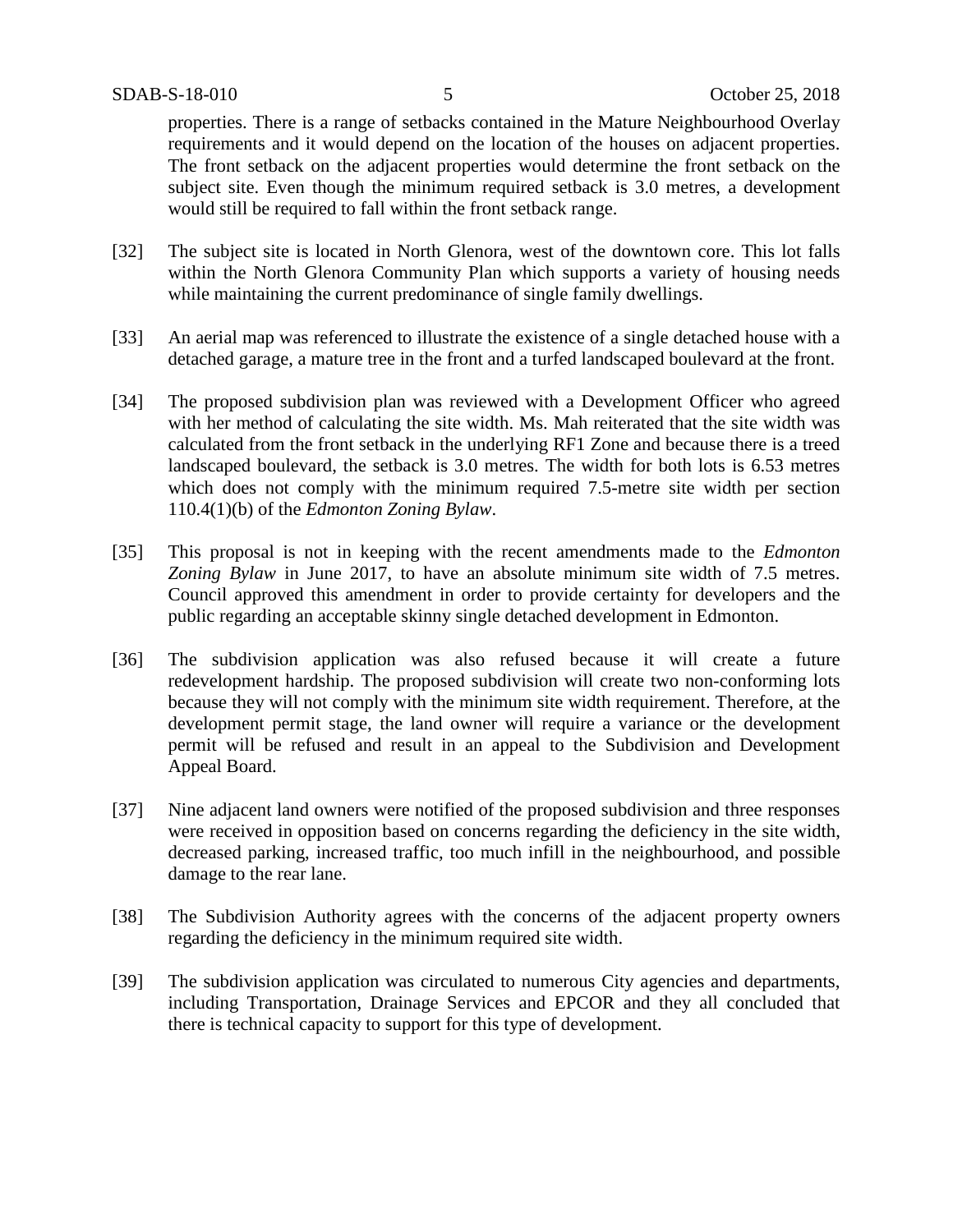- [40] Photographs were referenced to illustrate different street views of the subject site including the mature tree, landscaped boulevard and rear lane. If the subdivision is approved access will have to be from the lane.
- [41] If the decision is overturned the recommended conditions should be imposed.
- [42] Ms. Mah and Mr. McDowell provided the following information in response to questions from the Board:
	- a) Ms. Mah's decision was made based on the minimum site width requirement of the underlying RF1 Zone.
	- b) A recent amendment to the *Edmonton Zoning Bylaw* was passed in February 2018. The front setback of the underlying RF1 Zone was previously 6.0 metres and it was changed. This will cause changes in terms of which lots can be subdivided if the minimum site width is not met.
	- c) Mr. McDowell agreed with the Appellant that the current setback will disqualify many lots.
	- d) In April 2015, skinny lots were approved which resulted in several subdivision applications as well as several complaints. At first the minimum site width was 7.6 metres but that disqualified many 49 and 49 ½ foot lots. The Subdivision Authority began exercising discretion on these approvals but it was not received well by adjacent land owners and Council. A report was prepared for a discussion with Council and it was determined that a site width of 7.5 metres was acceptable. The Subdivision Authority has no discretion to vary the minimum required site width.
	- e) Numerous subdivisions have occurred in this neighbourhood since the amendment but not on irregular shaped lots.
	- f) The Subdivision Authority would never impose a condition that development cannot occur within so many metres of the front property line.
	- *iv) Position of Affected Property Owners in Opposition to the Appellant:*

#### **Ms. J. Nedved**

- [43] She has lived in this neighbourhood since 1984 and renovated her house by building an addition between 2008 and 2010. It is not necessary to develop a 5,000 square foot house on this lot.
- [44] The lane way is dangerous because there is a "Y" intersection with a curve and a blind spot. Children use the lane to go back and forth from school.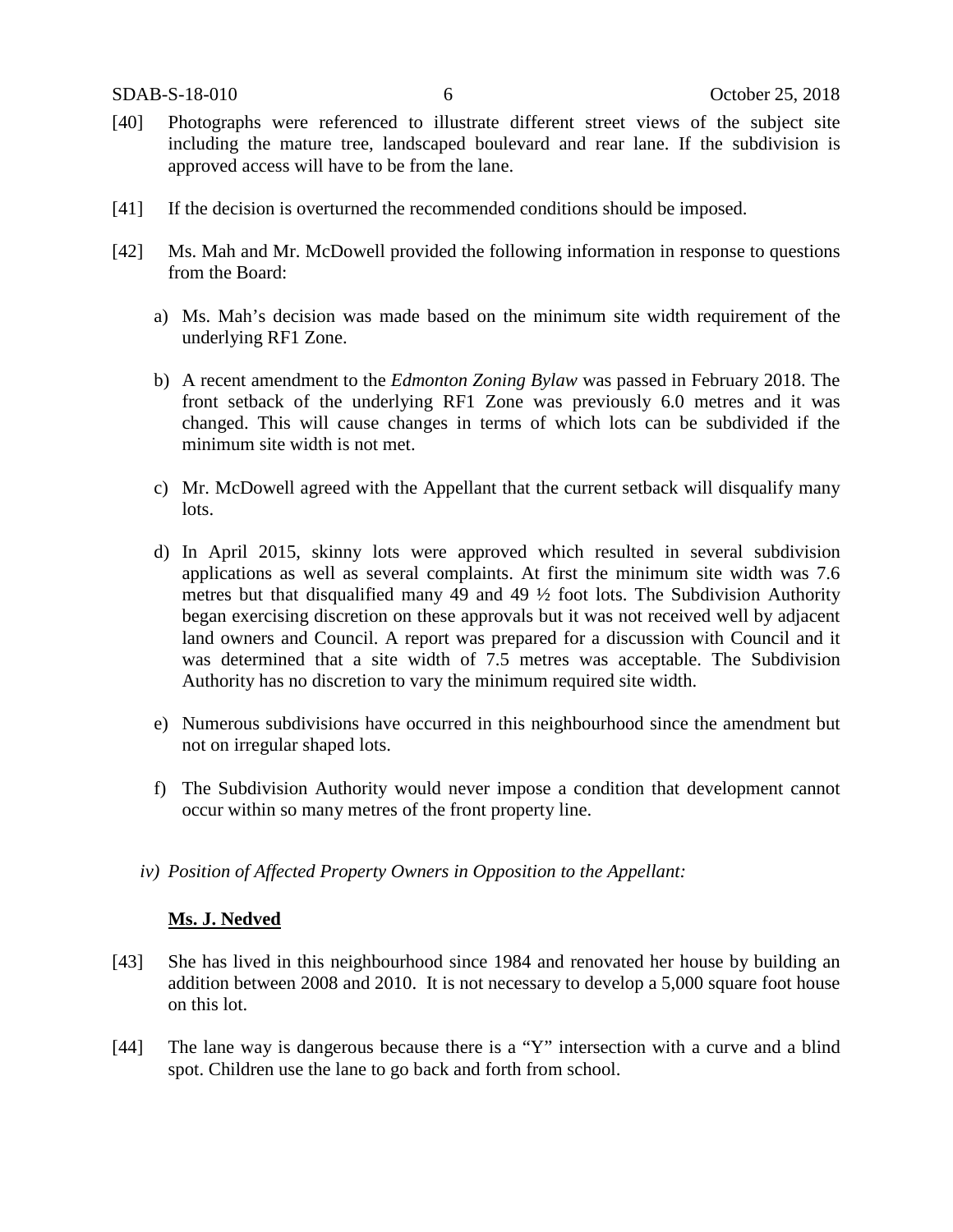- [45] New subdivisions have resulted in small lots with no space for children to play.
- [46] Parking on the front street is already very congested.
- [47] The creation of a single family dwelling with green space for children to play and a garage to provide parking is acceptable.
- [48] Children play hockey in the rear lane and the front street but they are supervised by their parents.
- [49] Two houses setback with a garage will not leave any green space for children to play.
- [50] She would like the value of her house to be preserved.

### **Mr. & Mrs. Ralston**:

- [51] They agreed with the concerns that have already been raised.
- [52] The major concern is the number of subdivisions that are occurring in this neighbourhood. Ten subdivisions have now occurred and they are concerned about what this means for the overall community in terms of people coming into the houses that are being constructed.
- [53] There are larger issues in terms of the services required to maintain the number of new houses being constructed.
- [54] Setback requirements have been established to protect land owners and the neighbourhood and they should be respected.
- [55] Subdividing lots will not allow revitalization because the houses being constructed cost substantially more than the existing houses. Houses have been built across the street are selling for \$600,000 to \$700,000, which most young families cannot afford.
- [56] The new houses and yards are small which is not attractive to young families and is not conducive to long term residency.
- [57] There is a variety of housing in the neighbourhood, including apartments and multifamily units, and the neighbourhood is very inclusive and accepting.
- [58] The proposed lots are larger than some of the other subdivided lots in this neighbourhood which provides an opportunity for a nicer development.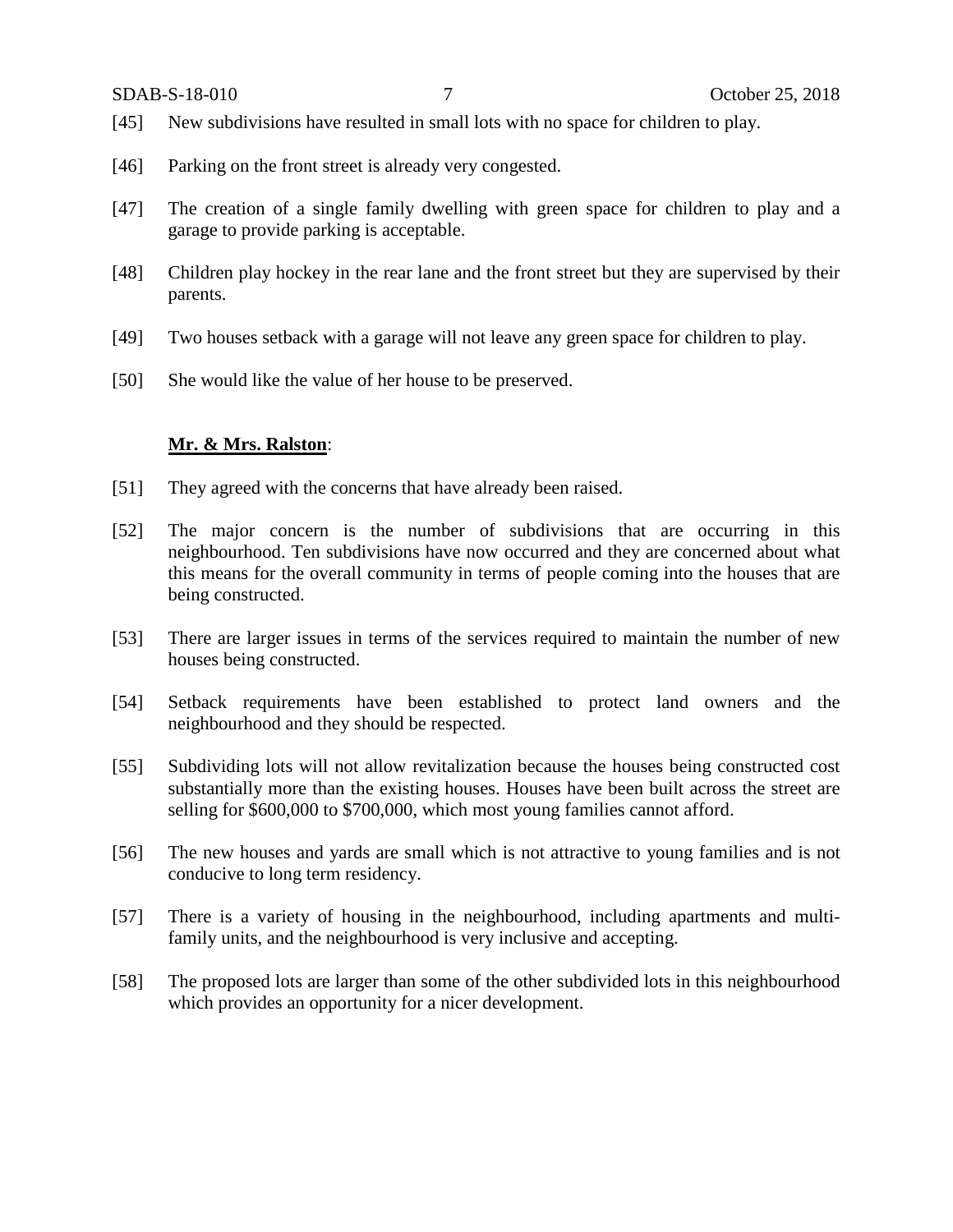- *v) Rebuttal of the Appellant*
- [59] Mr. Burnstyn reiterated that he is sympathetic to the overall perspective of the neighbourhood and the concerns of the neighbours.
- [60] Each of these lots will be approximately 5,200 square feet in size which would be considered a full sized lot in any other neighbourhood.
- [61] There will be ample amenity space in the rear yard to allow for the construction of a garage and provide space for children to play.
- [62] The architectural character of the neighbourhood will be respected and it was his opinion that the proposed development will be attractive for families and will be beneficial for the neighbourhood.

### **Decision**

- [63] The appeal is **ALLOWED** and the decision of the Subdivision Authority is **REVOKED**. The subdivision is **GRANTED** as applied for to the Subdivision Authority, subject to the following **CONDITIONS**:
	- 1. that the owner obtain a permit to demolish the existing dwelling and garage prior to endorsement of the final plan. Demolition permits can be obtained from Development Services located on the  $2<sup>nd</sup>$  Floor of Edmonton Tower at 10111 – 104 Avenue; and
	- 2. that the owner pay all outstanding property taxes prior to the endorsement of the plan of survey.
- [64] In granting the subdivision, the following variance to the *Edmonton Zoning Bylaw* is allowed:
	- 1. The minimum Site Width per section 110.4(1)(b) is varied to allow a deficiency of 0.97 metres, thereby decreasing the minimum required Site Width to 6.53 metres for each of the two lots.

### **Reasons for Decision**

- [65] The proposed subdivision was refused because it did not comply with the minimum development regulation identified in section 110.4(1)(b) of the *Edmonton Zoning Bylaw*  (the *Bylaw*).
- [66] The subject Site is zoned (RF1) Single Detached Residential Zone and the minimum required Site Width is 7.5 metres. The Site Width for each of the proposed lots is 6.53 metres and therefore, each is deficient by 0.97 metres.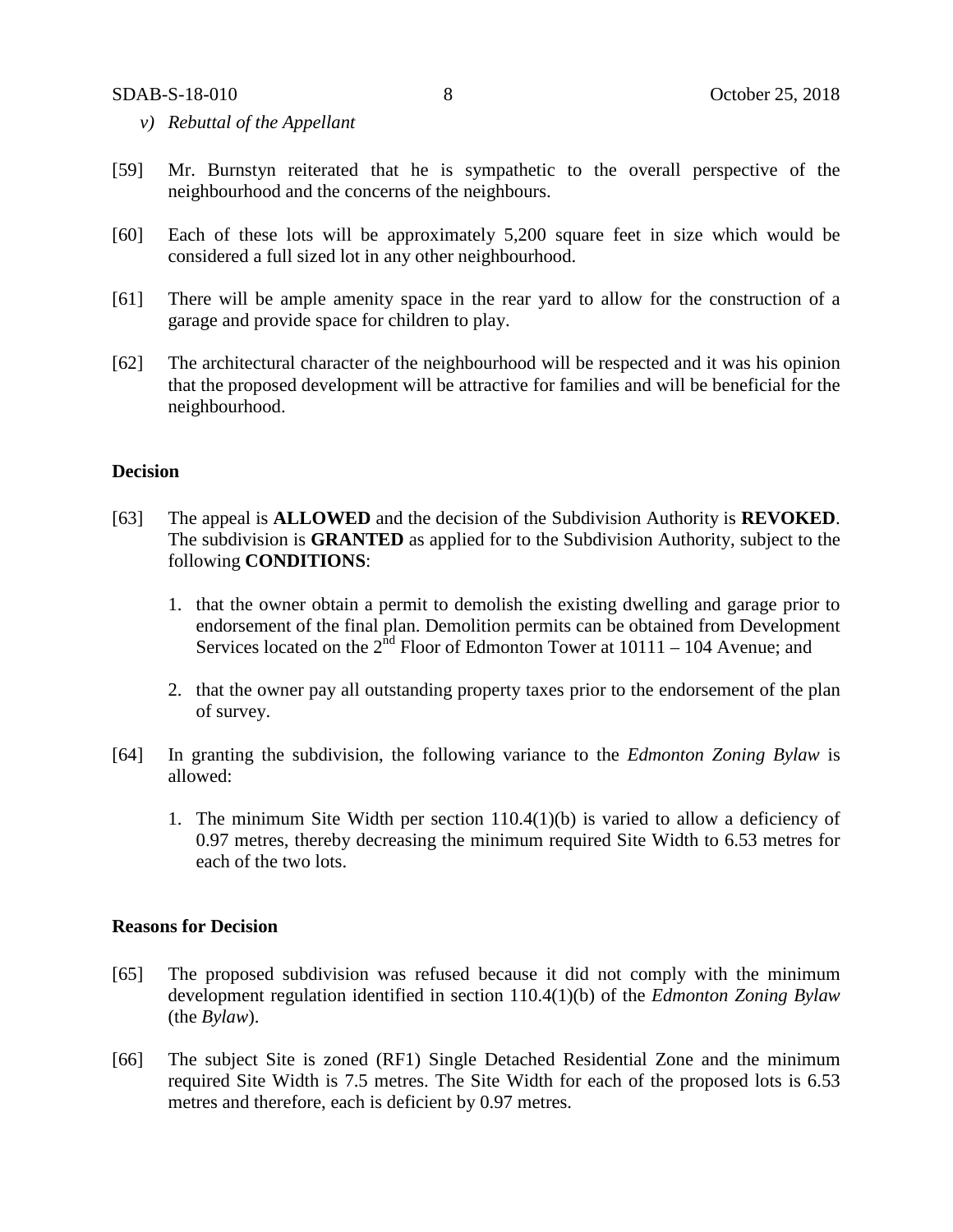- [67] The first issue before the Board was to determine whether or not the Subdivision Authority correctly calculated the width of the two proposed lots.
- [68] Section 6.1 of the *Bylaw* defines Site Width as:

The horizontal distance between the side boundaries of the Site measured at a distance from the Front Lot Line equal to the required Front Setback for the Zone.

[69] Section 6.1 of the *Bylaw* defines Zone as:

A specific group of listed Uses and Development Regulations which regulate the Use and development of land within specific geographic areas of the city. The Uses and Development Regulations are contained in Parts II and IV of this Bylaw, and may be subject to the regulations contained in Part I of this Bylaw, while the geographic areas to which they apply are shown on the Zoning Mpa, comprising Part III of the Bylaw.

- [70] The Appellant and the Subdivision Authority both agreed based on a review of the photographic evidence provided that there is a treed landscaped boulevard provided at the front of the subject Site.
- [71] Section 110.4(9)(a) of the *Bylaw* states that:

The minimum Front Setback shall be 4.5 metres, except that the minimum Front Setback shall be 3.0 metres when a Treed Landscaped Boulevard is provided at the front of the Lot and vehicular access is from a Lane.

- [72] Based on this requirement, the proposed lots will be 6.53 metres in width and do not comply with the minimum required Site Width of 7.5 metres.
- [73] Discussion occurred regarding the requirements of the Mature Neighbourhood Overlay. The Mature Neighbourhood Overlay applies to all lots located within the RF1, RF2, RF3, RF4 and RF5 Zones.
- [74] The subject Site is zoned (RF1) Single Detached Residential Zone and the regulations contained in the Mature Neighbourhood Overlay also apply.
- [75] Under section 814.3(1) of the Mature Neighbourhood Overlay, the minimum required Front Setback is 9.68 metres which would result in a Site Width of 7.63 metres. The question for the Board to answer is at what point should the Site Width be measured? Should it be measured at 3.0 metres as required in the RF1 Zone or at 9.68 metres as required by the Mature Neighbourhood Overlay?
- [76] The Board agrees with the method used by the Subdivision Authority to determine the minimum required Site Width based on the definition of Site Width being "the horizontal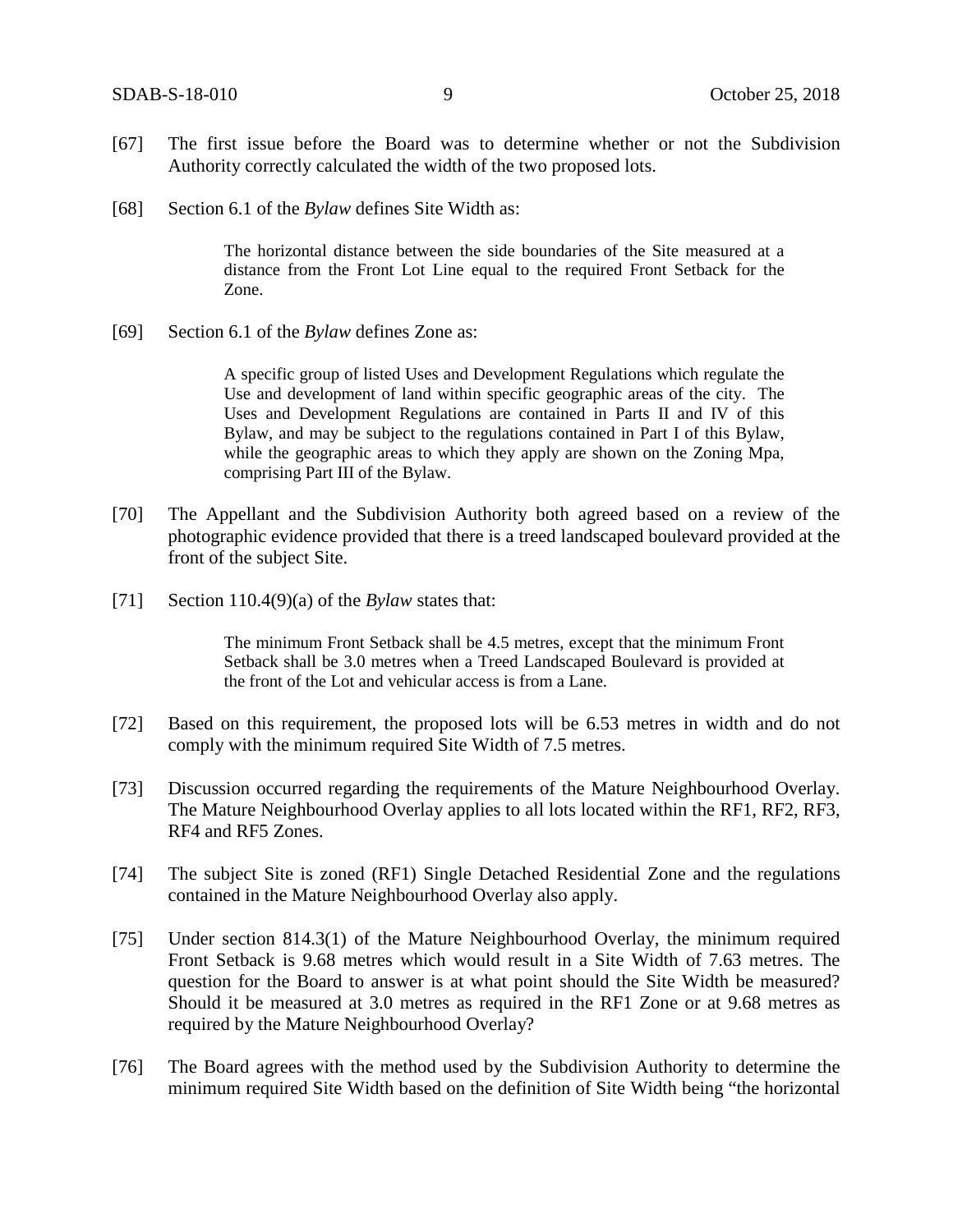distance between the side boundaries of the Site measured at a distance from the Front Lot Line equal to the required Front Setback for the Zone". The definition specifically reinforces using the Setback requirements of the Zone whereas the Mature Neighbourhood Overlay applies to several different Zones. If it was Council's intent that the definition be Site specific and include both the Setback for the Zone and the Setback for the specific Site pursuant to the requirements of an Overlay, it would have been drafted that way by stating that the Site Width should be measured at the point of the required Setback for this particular Site.

- [77] The definition could have also been drafted to state that Site Width should be measured either by an applicable Overlay or the underlying Zone whichever was greater. Instead, the definition merely includes the word "Zone". As cited above, a Zone is "a specific group of listed Uses and Development Regulations which regulate the Use and development of land within specific geographic areas of the city".
- [78] The RF1 Zone regulations determine the Uses for this Site. Accordingly, the Board agrees with the method used by the Subdivision Authority to determine the width of this Site using the regulations contained in the underlying RF1 Zone and not the Mature Neighbourhood Overlay.
- [79] Based on this finding, the proposed subdivision requires a variance to section 110.4(1)(b) of the *Bylaw*.
- [80] Section 680(2)(f) of the *Municipal Government Act* states:

In determining an appeal, the board hearing the appeal may, in addition to the other powers it has, exercise the same power as a subdivision authority is permitted to exercise pursuant to this part or the regulations or bylaws under this Part.

[81] Section 654(2) of the *Municipal Government Act* states:

A subdivision authority may approve an application for subdivision approval even though the proposed subdivision does not comply with the land use bylaw if, in its opinion,

- (a) the proposed subdivision would not
	- (i) unduly interfere with the amenities of the neighbourhood, or
	- (ii) materially interfere with or affect the use, enjoyment or value of neighbouring parcels of land,

and

(b) the proposed subdivision conforms with the use prescribed for that land in the land use bylaw.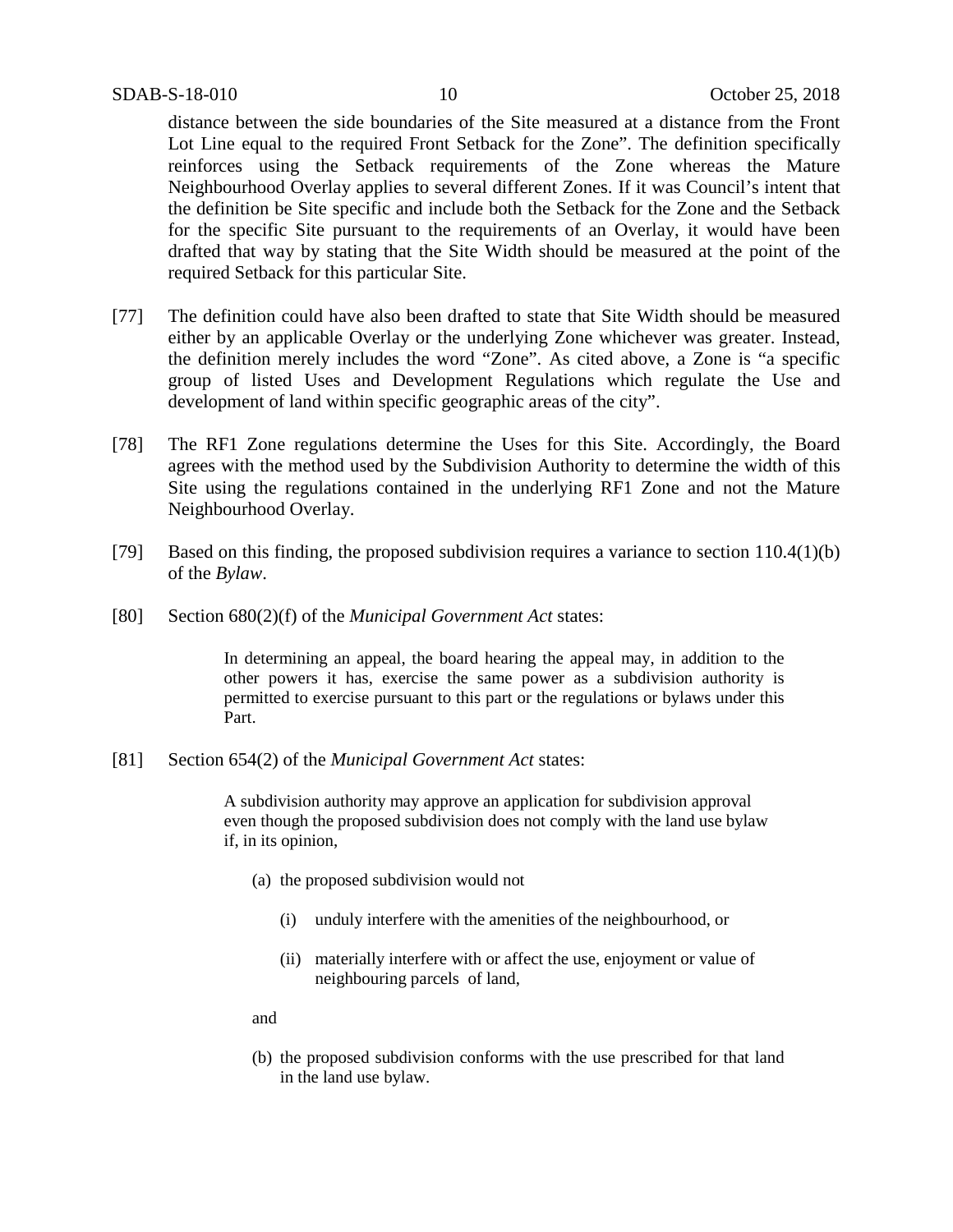- [82] Therefore, the Board grants the required variance for the following reasons:
	- a) The subject site is located in the Mature Neighbourhood Overlay and pursuant to those regulations, the principal building will be required to be Setback significantly further than the minimum required 3.0-metre Front Setback requirement in the RF1 Zone. The practical effect is that the principal building will be constructed at the widest part of the lot which is 7.63 metres.
	- b) It will be possible to build a Single Detached House on both of the newly created lots that complies with all of the development regulations with the exception of the minimum required Site Width.
	- c) The Board notes that the subject Site is an irregular shape and therefore, pursuant to section 11.4(1) of the *Bylaw*, the Development Authority is able to grant a variance to the Site Width. Section 11.4(1) states:

In approving a Development Permit Application pursuant to Section 11.3, the Development Officer shall adhere to the following:

- a) a variance shall be considered only in cases of unnecessary hardship or practical difficulties peculiar to the Use, character, or situation or land or a building, which are not generally common to other land in the same Zone;
- b) except as otherwise provided in this Bylaw, there shall be no variance from maximum Height, Floor Area Ration or density regulations;
- c) on rectangular shaped Lots, there shall be no variance from the minimum Site Width, for new Single Detached Housing in the RF1, RF2, RF3 and RF4 Zones for all Sites which received subdivision approval after June 12, 2017; and
- d) there shall be no variance to the General Purpose of the appropriate Zone or Overlay.
- d) The Board notes that a large number of smaller rectangular lots in this neighbourhood have already been subdivided because they are not subject to the same Site Width requirements as the subject, pie-shaped lot.
- e) The proposed subdivision application was circulated to EPCOR, Transportation Services and other City departments that have all provided feedback indicating that the proposed subdivision will not affect the existing infrastructure.
- f) The Board acknowledges that lot splitting can increase demands on street parking, but finds, based on the evidence provided, that these lots will be large enough to accommodate sufficient on-site parking off the rear lane.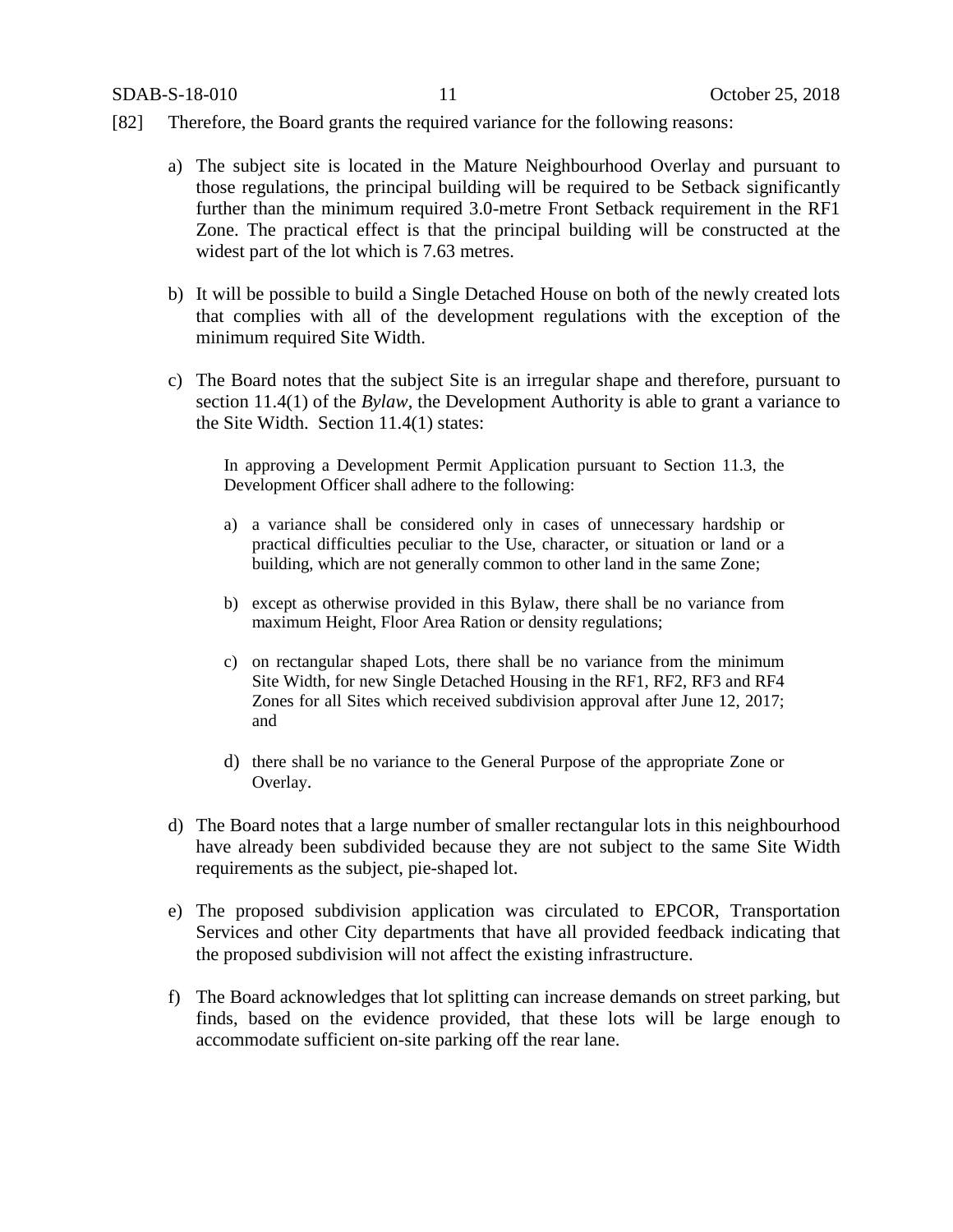- [83] For all of these reasons, the Board finds that granting the required variance in Site Width will not unduly interfere with the amenities of the neighbourhood, or materially interfere with or affect the use, enjoyment or value of neighbouring parcels of land.
- [84] Therefore, the appeal is allowed.

Mr. I. Wachowicz, Chair Subdivision and Development Appeal Board

Board Members in Attendance: Mr. R. Handa; Mr. C. Buyze; Ms. D. Kronewitt Martin; Ms. S. LaPerle